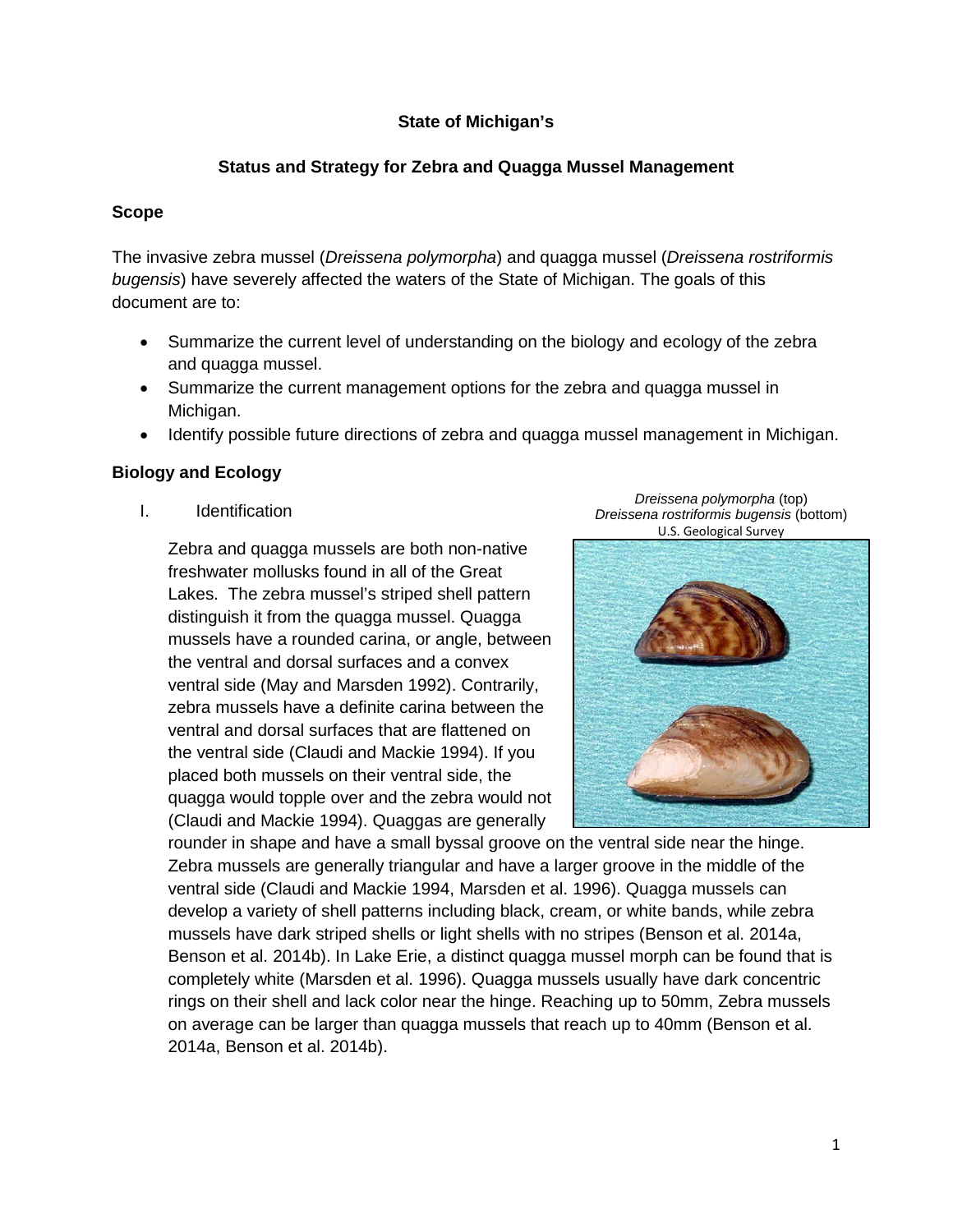## II. Life History

Zebra and quagga mussels are prolific breeders, reproducing dioeciously with external fertilization. A mature female can produce up to one million eggs per season. After fertilization, pelagic, microscopic larvae known as veligers develop within a few days and soon acquire minute bivalve shells. The veligers drift with water currents for three to four weeks before securing to a substrate via byssal threads; during this drift they feed with hair-like cilia (Richerson 2013). During the transition from planktonic veliger to juvenile, the mussels may experience a mortality rate of 99% due to settlement onto unsuitable substrates (Bially and MacIssac 2000, Richerson 2013, Benson 2014b).

Zebra mussels' oogenesis occurs in autumn. The eggs are released and fertilized in the spring. However, in thermally polluted areas, reproduction can occur continuously. Males become reproductively mature within the first year (or when they reach 8-9mm shell lengths), while females usually reproduce in their second year. Optimal temperatures for spawning range from 14 to 16 $\degree$ C while the optimal temperature for larval development is between 20 and 22°C (Benson et al. 2014b). If the larvae survive and successfully attach to a substrate, they stay attached and morph into the juvenile stage, where they begin to filter feed and grow rapidly (Hart et al. 2000). Veligers do not discriminate between substrates, whereas juveniles prefer hard, rocky substrates and vegetation. Zebra mussels grow at a rate of 1.5 to 2 cm per year and have a typical life span of 3 to 9 years (Benson et al. 2014b).

#### III. Diet

Quagga and zebra mussel are filter feeders. With both an inhalant and exhalant siphon, the mussels are capable of filtering around one or more liters of water per day. Phytoplankton, zooplankton, algae, and even their own veligers are desired particulate matter (Snyder et al. 1997). Particle-free water is discharged from the exhalant siphon (Richerson 2013). Undesired matter, such as metals, certain algae and bacteria are bound with mucus, known as pseudofeces and expelled through the inhalant siphon. Internal mechanisms, use chemical cues to recognize which materials to expel. Pseudofeces production is a mechanism that helps mussels deal with overabundance of food and helps them reject unpalatable algae and bacteria (Benson et al. 2014b).

Zebra and quagga mussels primarily consume phytoplankton, however other suspended material is filtered from the water column such as bacteria, protozoans, other micro zooplankton and silt (Benson et al. 2014b). While in their larval stage, zebra mussels feed on bacteria while adults prefer larger particles such as algae and zooplankton between 15 and 400 microns (GISD 2009). The zebra mussel does reject cyanobacteria. The feeding rate is determined by the clearance rate (the percentage of algal biomass removed from the water column over time), the biomass of cleared algae, and the amount of feces and pseudofeces production. Zebra mussel size, phytoplankton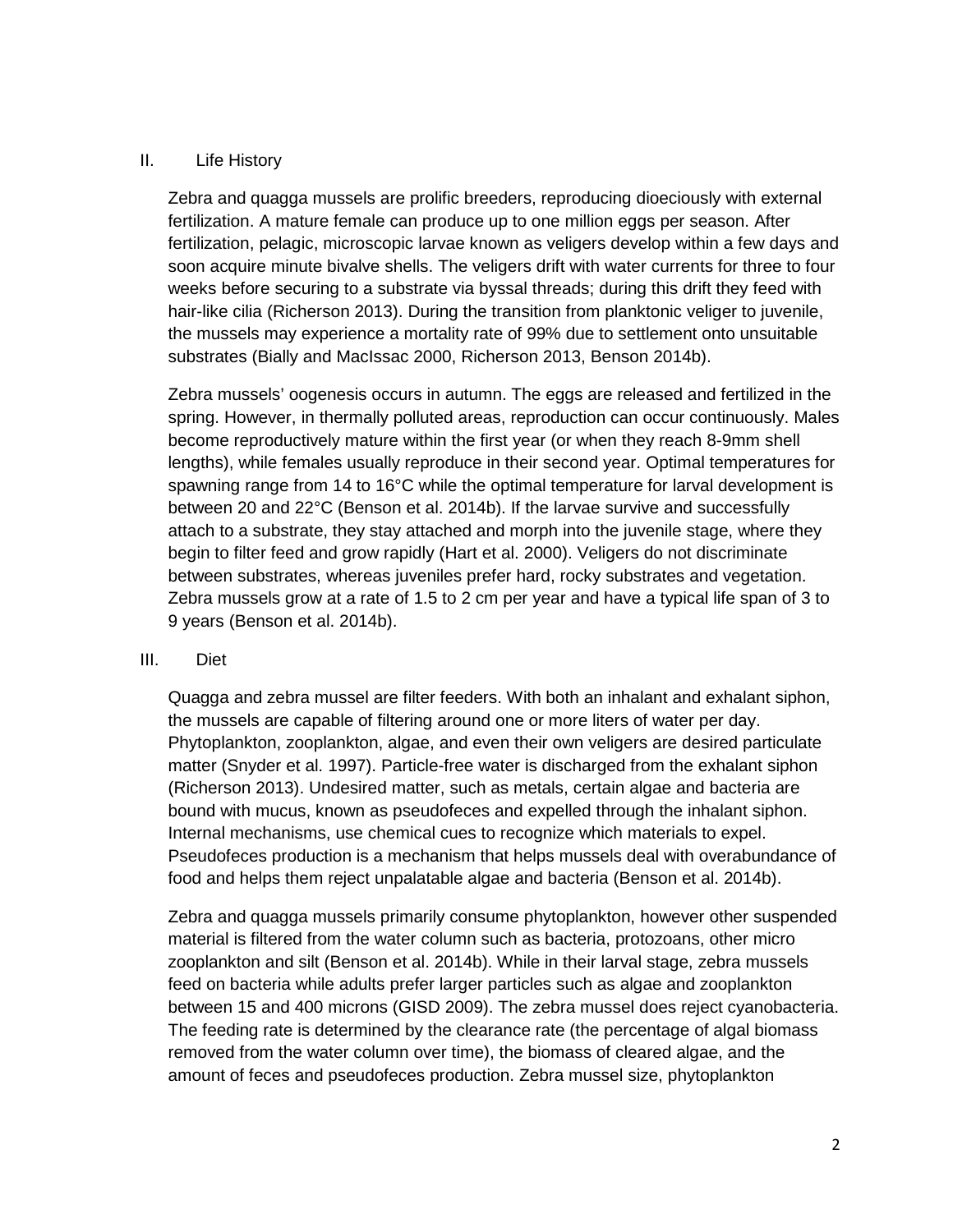species, and regional population differences can affect feeding rate (Benson et al. 2014b).

## IV. Habitat

Both zebra and quagga mussels inhabit freshwater rivers, lakes, and reservoirs. Zebra mussels attach to any stable substrate present in the water column including artificial surfaces such as pipes, boats, docks, etc., along with crayfish, unionid clams, macrophytes, and even each other in order to form dense colonies. The long-term stability of the substrates affects the density and age distributions found on those substrates. Extensive siltation, certain sessile benthic macroinvertebrates, microalgae, and fluctuating water levels expose mussels to desiccation, which make a substrate less suitable for long-term colonization. These factors also affect spatial patterns of pelagic densities and benthic adult dispersions (Benson et al. 2014b).

Native to the Black, Caspian, and Azov Seas, North American zebra mussel populations have adapted to warmer temperatures. Shell growth can occur at temperatures as low as 3<sup>°</sup>C with the typical low range at 6 to 8<sup>°</sup>C. Eggs can be released at 13<sup>°</sup>C, but the release rate increases at temperatures over 17°C. Zebra mussels can persist in temperatures up to 30°C with an optimal range of 20 to 25°C. The zebra mussel can tolerate anaerobic conditions for a short time, but cannot persist in a hypoxic condition. The oxygen demands of the zebra mussel are similar to that of other freshwater bivalves. Zebra mussels are typically found in hypolimnetic and epilimnetic zones where oxygen levels are 0.1-11.2 mg/L and 4.2-13.3mg/L respectively (Benson et al. 2014b).

North American zebra mussels can only tolerate slight salinity with an upper limit of 4%. Also, North American populations require 10 mg Ca2+/L to start shell growth and 25 mg Ca2+/L to maintain that growth. Optimal larval survival occurs at a pH of 8.4, while optimal adult growth occurs at a pH ranging from 7.4 to 8.0 (Benson et al. 2014b).

Native to the Dneiper River drainage of Ukraine and Ponto-Caspian Sea, quagga mussels tolerate slight levels of salinity with an upper limit of 5%. Water temperatures reaching 28°C cause increased mortality with lethal temperatures between 32 and 35°C. Wave action prevents the quagga mussel from establishing near shore and temperature determines the water depth at which mussels are found. For example, the maximum density of quagga mussels in Lake Michigan is found at 31-50 meters deep (Benson et al. 2014a). Zebra and quagga mussels diverge in their spatial distributions; both species inhabit warm, eutrophic, shallow water, but the quagga mussel range also extends to deep, oligotrophic, cold water (MacIsaac 1994).

## V. Effects from Zebra and Quagga mussels

One major impact caused by zebra mussels is biofouling. They colonize water supply pipes of hydroelectrical and nuclear power plants, public water supply plants, and industrial facilities. Zebra mussels constrict water flow through pipes and, therefore, reduce the intake in heat exchangers, condensers, firefighting equipment, and air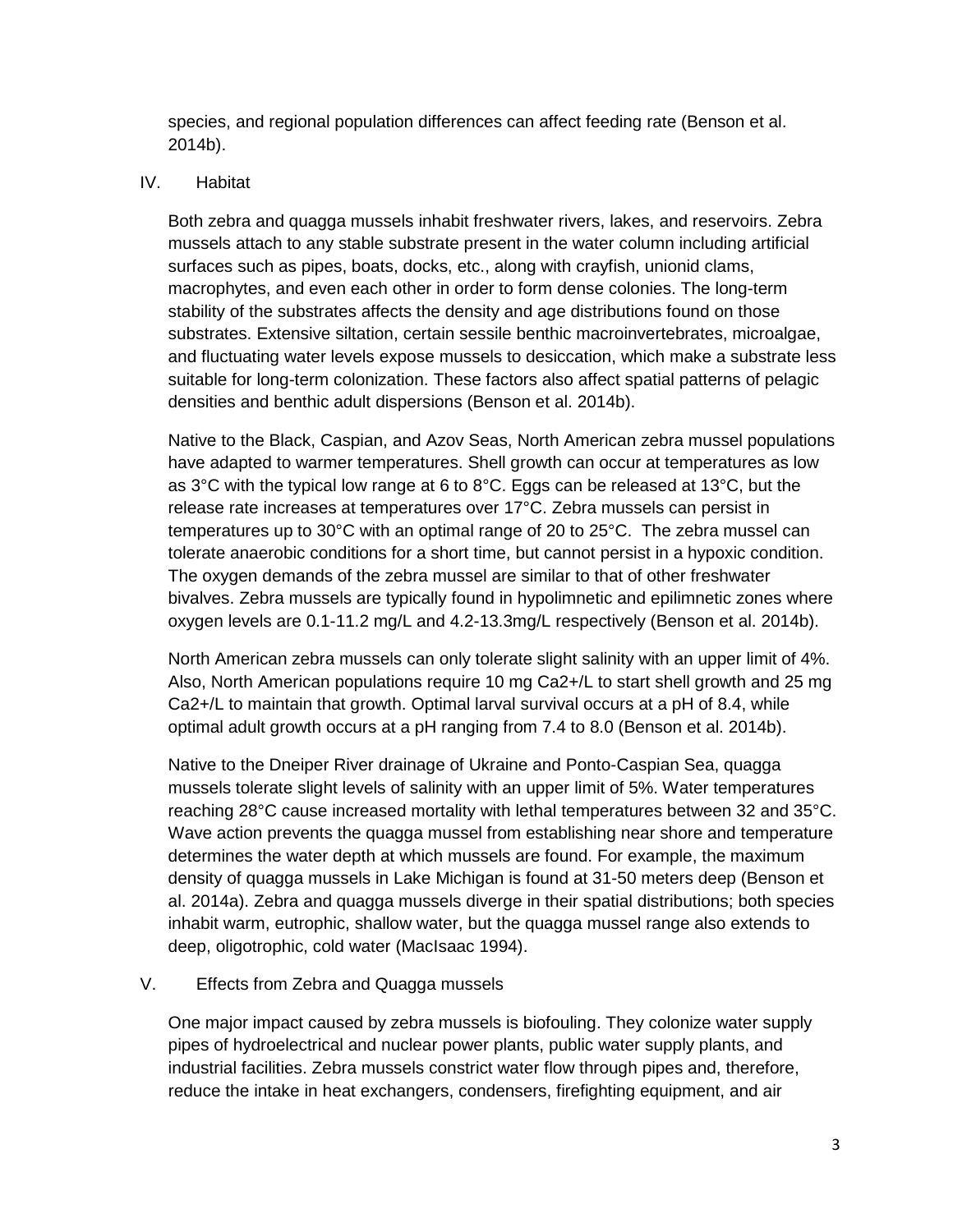conditioning and cooling systems. Navigational and recreational boating is also affected. Attached mussels increase boat drag and mussels in engine cooling systems can cause overheating and damage. Fishing gear can be fouled, navigational buoys can be sunk under the weight of attached mussels, and dock pilings deteriorate faster when encrusted with mussels. Continued attachment of zebra mussel can cause corrosion of steel and concrete, affecting the structural integrity (Benson et al. 2014b).

Zebra mussels also disrupt the ecosystems they invade. Zebra mussels may shift lakes from a turbid, phytoplankton-dominated state to a clear and macrophyte-dominated state (Scheffer et al. 1993). In the Great Lakes, large populations of zebra mussels have significantly reduced the biomass of phytoplankton. In Lake Erie, diatom abundance declined by 82 to 91% in the first years of invasion (Holland 1993). Zooplankton abundance also drops dramatically with zebra mussel invasion; this is the result of direct predation on microzooplankton and the reduction of available zooplankton food sources. In addition, zebra mussel invasion reduces chlorophyll-a levels and may promote macrophyte communities. By removing particles from the water column, the mussels increase water transparency that affects plant growth and species dominance; which in turn impacts fish habitats.

Fish spawning can be affected by the dense colonization of hard substrates and foraging could also be compromised by colonization on soft substrates. Increased water transparency may also cause temperatures to rise and thermoclines to become deeper. Inland lakes with zebra mussels have been found to have lower dissolved organic carbon (DOC) concentrations and this may be due to phytoplankton consumption by mussels (Raikow 2002). Macrophyte growth could compensate these lower concentrations, but there may be a lag period during which UV-B light is able to penetrate deeper into the water column. Zebra mussels are also able to assimilate DOC (Roditi et al. 2000). Zebra mussels are more efficient at filtering small particles than unionids and Asiatic clams. It is speculated that the biodeposition of feces and pseudofeces or the increased physical habitat complexity of a mussel colony might cause observed increases in benthic macroinvertebrate populations (Stewart and Haynes 1994).

It is possible for concentrations of pollutants in zebra mussel feces and pseudofeces to transfer to other trophic levels (Bruner et al. 1994). Furthermore, reductions in zooplankton biomass may cause increased competition, decreased survival, and decreased biomass of planktivorous fish. Alternatively, benthic feeding fish may benefit from the mussel invasion because the mussels may cause a shift from pelagically to benthically-based food webs in inland lakes. The depletion of microzooplankton in particular may have a greater impact on larval fish populations than on older fish. Zebra mussels can also extirpate native unionid populations. Zebra mussels are not only in competition with native unionids for food, but they also attach to native unionids resulting in restricted valve operations, smothered siphons, and shell deformities. Zebra mussels impair native unionids' movements and also deposit their metabolic waste onto the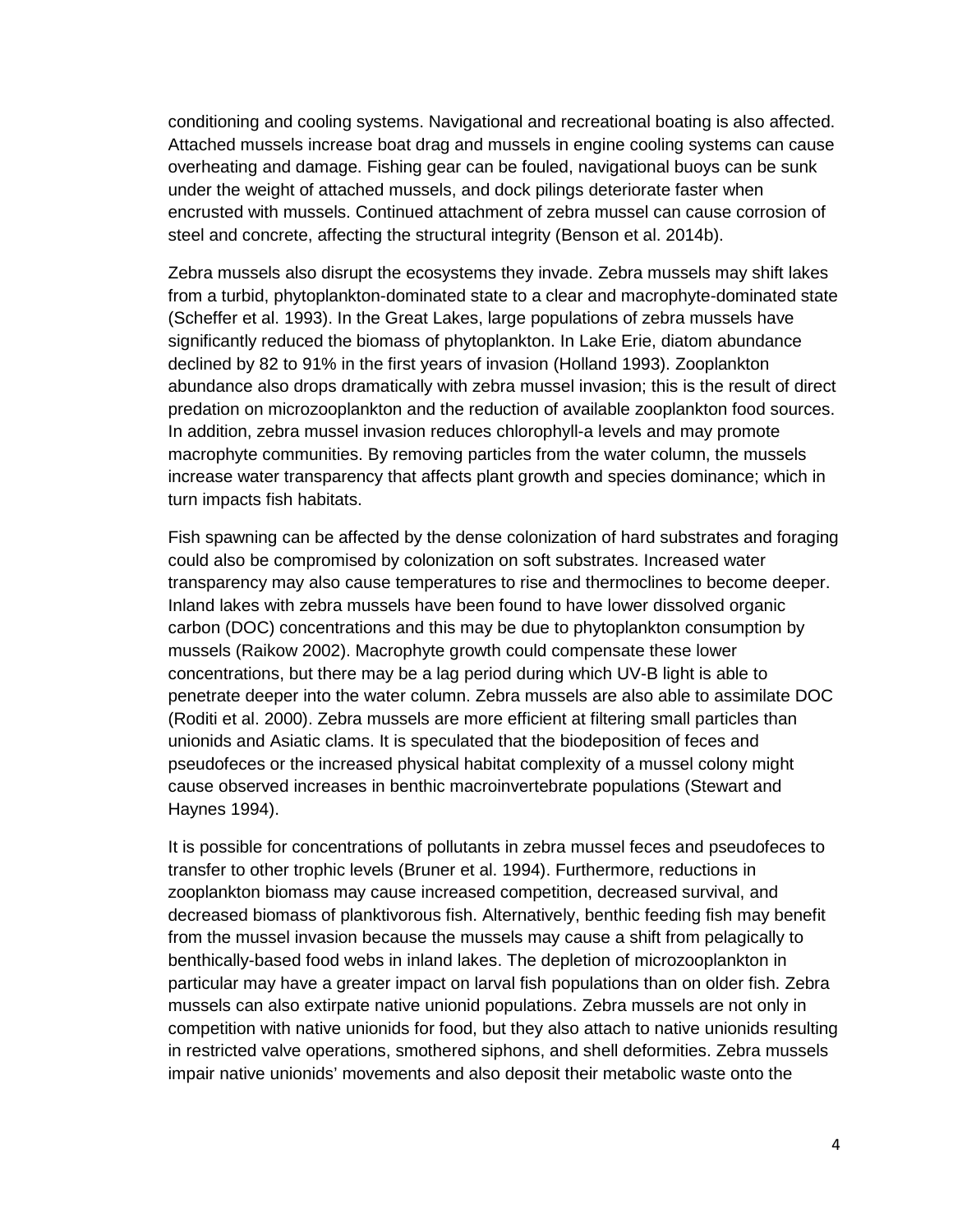native species. Unionids have been extirpated from Lake St. Clair and drastically reduced in Lake Erie.

The quagga mussel also removes significant amounts of phytoplankton and other particles from the water column. Like zebra mussels, quagga mussels decrease the abundance of zooplankton, reduce chlorophyll-a concentrations, increase water transparency, and accumulate pseudofeces, which can foul the environment (Claxton et al. 1998). As the mussel waste decomposes, oxygen is consumed, pH is lowered, and toxic byproducts are produced. Biomagnification of organic pollutants can occur as pseudofeces is passed up the food chain (Snyder et al. 1997).

# **Current status and distribution in Michigan**

The introduction of zebra and quagga mussels into the Great Lakes appears to be the result of discharged transoceanic ship ballast water contaminated with mussels (Richerson 2013). Dreissenid species are prolific breeders that can adapt rapidly and this contributed to both species swift spread throughout the country (Mills et al. 1996, Figure 1). By 1990, zebra mussels were found in all of the Great Lakes (Benson et al. 2014a). The establishment of quagga mussels in the Great Lakes was first observed in 1989 and sightings in all the Great Lakes were confirmed by 2005 (Benson to al. 2014b). Zebra mussels have been reported in Michigan 1,217 times (70 different counties) while quagga mussels have been reported 171 times (15 different counties) to the Midwest Invasive Species Information Network (MISIN, accessed May 22, 2014)(Figure 2). According to the United States Geological Survey (USGS, accessed July 29, 2014), quagga mussels have also been found in Lake St. Clair, Fortune Pond, and Little Black Lake (Figure 2).

# **Management of Zebra and Quagga mussels**

Zebra and quagga mussels have the ability to disperse during all life stages. Passive drift of pelagic larval veligers allows downstream invasion. Yearlings can detach and drift for short distances, and adults routinely attach to boat hulls and floating objects. Transporting recreational boats from the Great Lakes to inland lakes and between inland lakes also allows for the dispersal of mussels (Richerson 2013). The success of overland transport of mussels depends on their ability to tolerate periods of desiccation. Adult zebra and quagga mussels can survive 3-5 days of aerial exposure (Ricciardi et al. 1995). Unlike endemic bivalves, zebra mussels have byssal adult stages, which has also aided in its successful spread throughout the United States (Benson et al. 2014). Many management options have been explored for combating the spread of zebra and quagga mussel populations. Specific plans are usually created by lake managers and are based off of existing response methods, listed below.

# **I. Monitoring**

*Note: Monitoring information is based off of California Sea Grant's Early Detection Monitoring Manual for Quagga and Zebra Mussels (Culver et al. 2009). The manual is available for download or in print from California Sea Grant's web page.*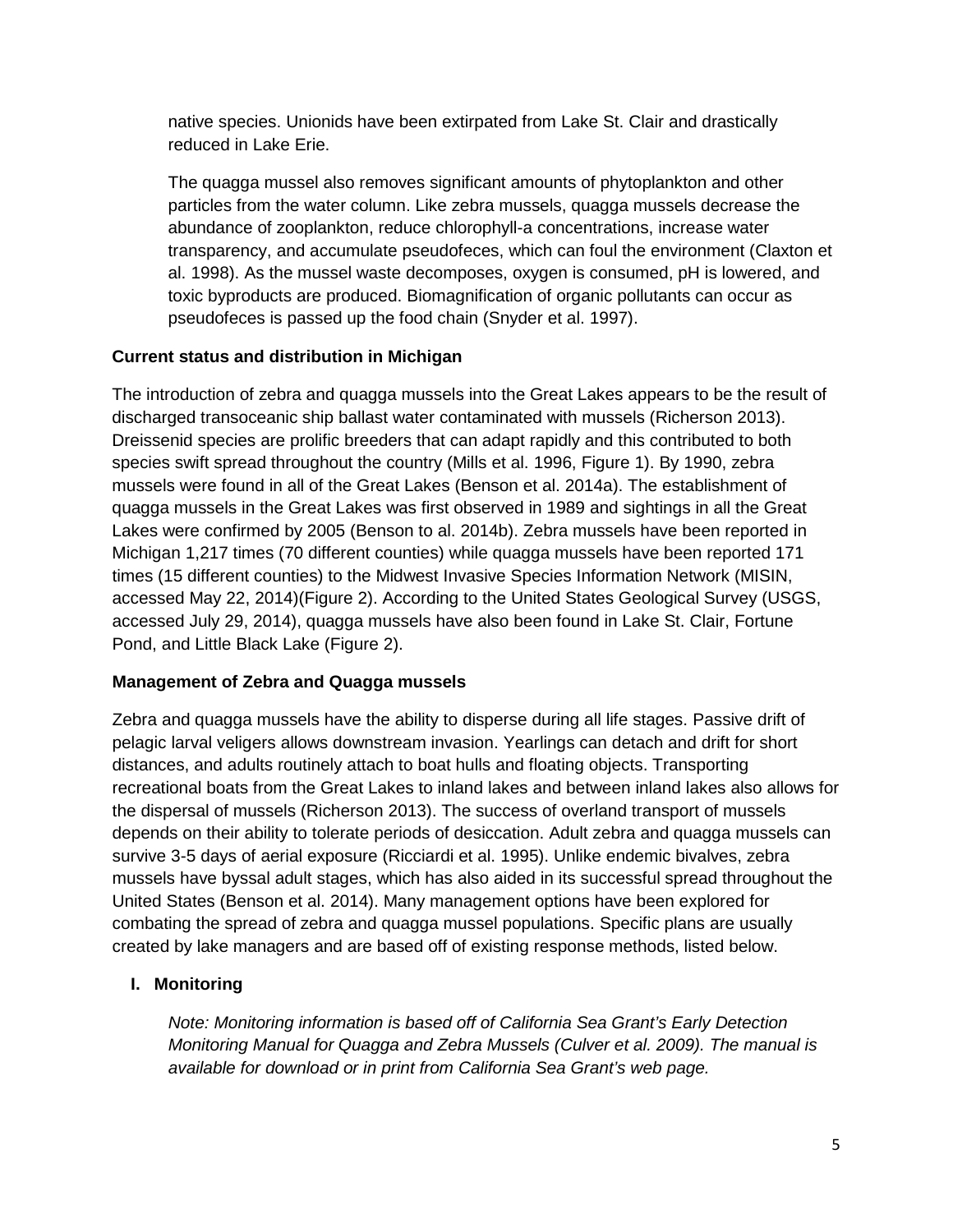Effective monitoring techniques provide opportunities to detect the presence of zebra and quagga mussels in advance of population establishment, when eradication becomes cost-intensive and nearly impossible. Most monitoring is carried out during the summer months since this is when adult mussel populations are highest and easiest to identify. However, when targeting larval stages of mussels, monitoring should be conducted during and just after spawning seasons. Visual identification of mussels and veliger sampling kits are the most common methods for monitoring mussels and rely heavily on volunteer work. Citizens should be encouraged to closely examine docks and other water borne hardware upon removal, as these structures often attract zebra mussels. When monitoring, it is important to identify which life stages are being targeted. Factors such as water temperature, pH, and calcium concentrations influence spawning and should be taken into account especially when doing veliger sampling. Potential invasion corridors determine which life stages should be monitored.

If recreational users are suspected to be transferring mussels, adult and juveniles should be searched for. If water from other sources (live well, industrial exhaust pipes, water discharge) is suspected, veliger sampling should be conducted. Frequency of monitoring will depend on the targeted life stage. When monitoring for veligers, several sampling efforts should be conducted around spawning. A regular schedule should be created based on mussel biology. When sampling for adults and juveniles, monitoring can be more rigorous during the summer and scaled back or halted over winter.

Site selection depends on the amount of public use, proximity to high-risk areas, environmental conditions (temperature, pH, calcium concentration, current, ect.), and potential ecological/economic impacts. High risk areas include water inflows from external sources, high traffic boat access points, and areas with dense potential substrate such as docks, ramps, pipe, and floating or sunken debris. Other than veliger sampling, most monitoring can be carried out with basic equipment such as collection bags and tags, a utility knife, waders or a wetsuit. Deeper areas may require SCUBA equipment. Veliger sampling kits are usually  $\sim$  \$150 per kit. When monitoring for new populations, veliger sampling or visual identification of mussels are the most common methods.

## **I. Prevention**

Michigan has established Integrated Pest Management (IPM) strategies to prevent the spread and dispersion of aquatic invasive species. These strategies mainly focus on prevention, the initial stage of management and control. Prevention for mussels includes checking for and removing any foreign material, mud or vegetation on boating equipment such as hulls, propellers, trailers, anchors, etc.. In addition, any compartments where water may be stored should be flushed with hot water; the water needs to be  $43.3^{\circ}$ C to kill veligers and 60°C to kill adult mussels. Compartments that should be flushed may include engine cooling systems, anchor lockers, live wells, bilges, trailer frames, safety light housings, and boat decking. If hot water cannot be accessed, tap water or a 10% bleach solution can be used; however, the boat should be left to dry for five days before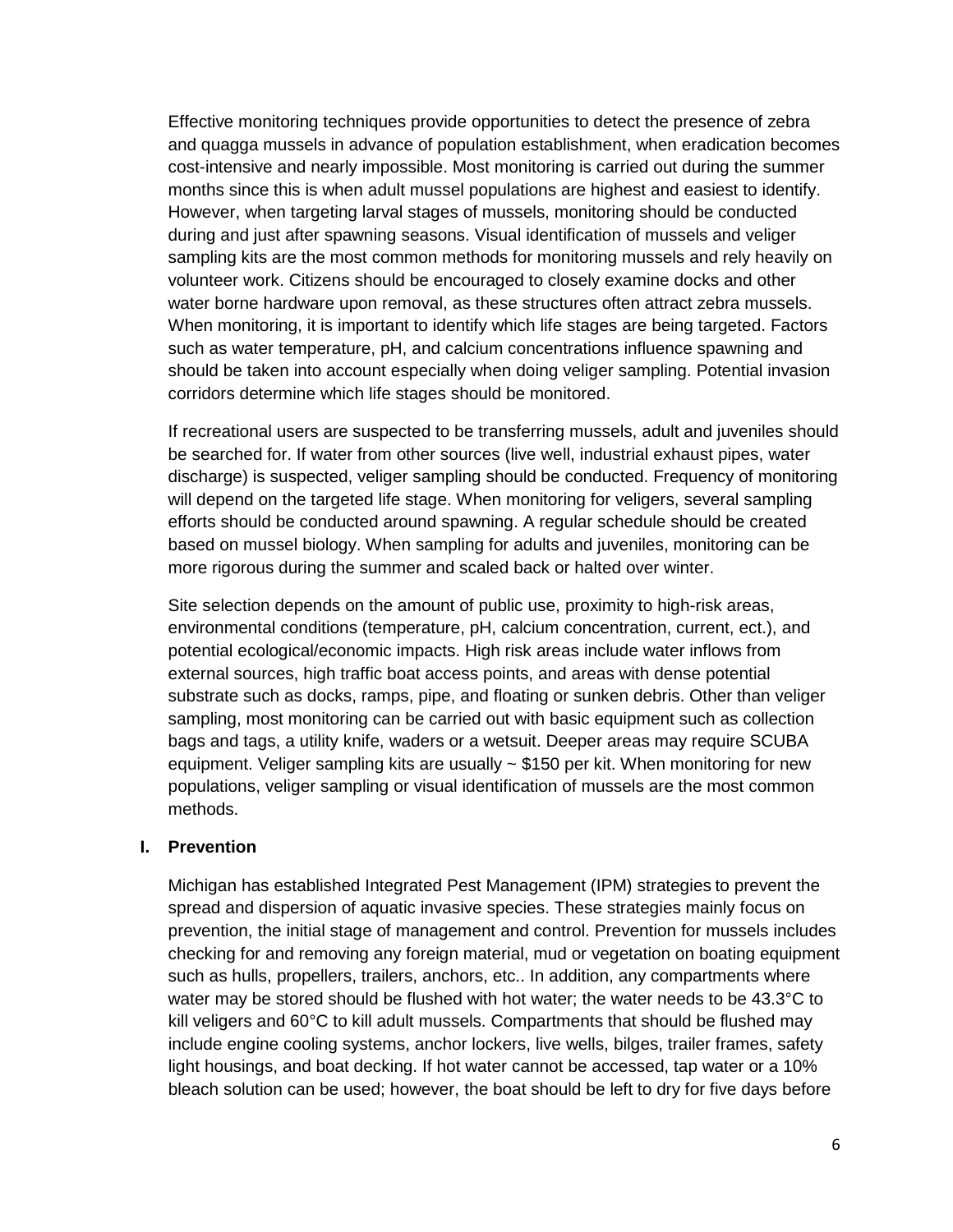entering a water body. If, upon leaving infested waters, mussels persist or algae is present on the trailer or any part of the watercraft, the equipment should be allowed to dry for five days or more before moving to non-infested waters. If any 'gritty' feeling persists on equipment, it is most likely young mussels. The gritty equipment should be scrubbed and rinsed with hot water before use in another lake.

Any adult mussels scraped and removed from the watercraft or trailer should be disposed of properly in a garbage bin. If bait was used in an infested area, it should not be used in another body of water. Bait buckets should be emptied on land to prevent the spread of microscopic veligers into lakes or streams (Hart et al. 2000). Pre-chlorination systems provide extra protection and should be used by the management/monitoring staff to prevent mussels from attaching to equipment.

## **Management/Control**

*Note: The majority of this management section strongly applies to industry application and was taken from Spencer and Getsinger (2002) which was based on information pulled from Boelman et al. (1997). For more information and specifics, refer to these mentioned sources.*

- a. Physical
	- *i. Mechanical Removal and Filtration, Repellent Materials and Coatings*

Mechanical raking/scraping of mussels off surfaces is effective, but less cost-efficient than preventative measures. Automated systems may decrease total cost over time. Manual SCUBA removal has also proven to be an effective method when invasion is detected early enough (Wimbush et al. 2009). Pigging systems by forcing plugs though mussel-infested lines can scrape away the mussels from pipe walls, but drawbacks, including the unavailability of the pipeline during pigging and mussel debris disposal, exist. To overcome pigging problems new and existing facilities could construct secondary systems to maintain uninterrupted service during cleaning. Conventional water screens, in-line debris filters, ultrafiltration, and traveling screens, many of which are now becoming self-cleaning, can be effective in blocking adult mussels and shells, but many still allow passage of veligers.

For new facilities, choosing antifouling construction materials for structures and pipes, such as copper and galvanized iron, could minimize the mussels' impact. Specialized coatings can also be effective in controlling mussels. Antifouling coatings (cuprous oxide), leach toxins, foul-release coatings (like nontoxic, silicone-based paint) present slippery surfaces, and thermal-spray coatings release metal ions into the water (Spencer and Getsinger 2002). However, these toxic coatings typically only last for 2-5 years and reapplication will be required to maintain protection.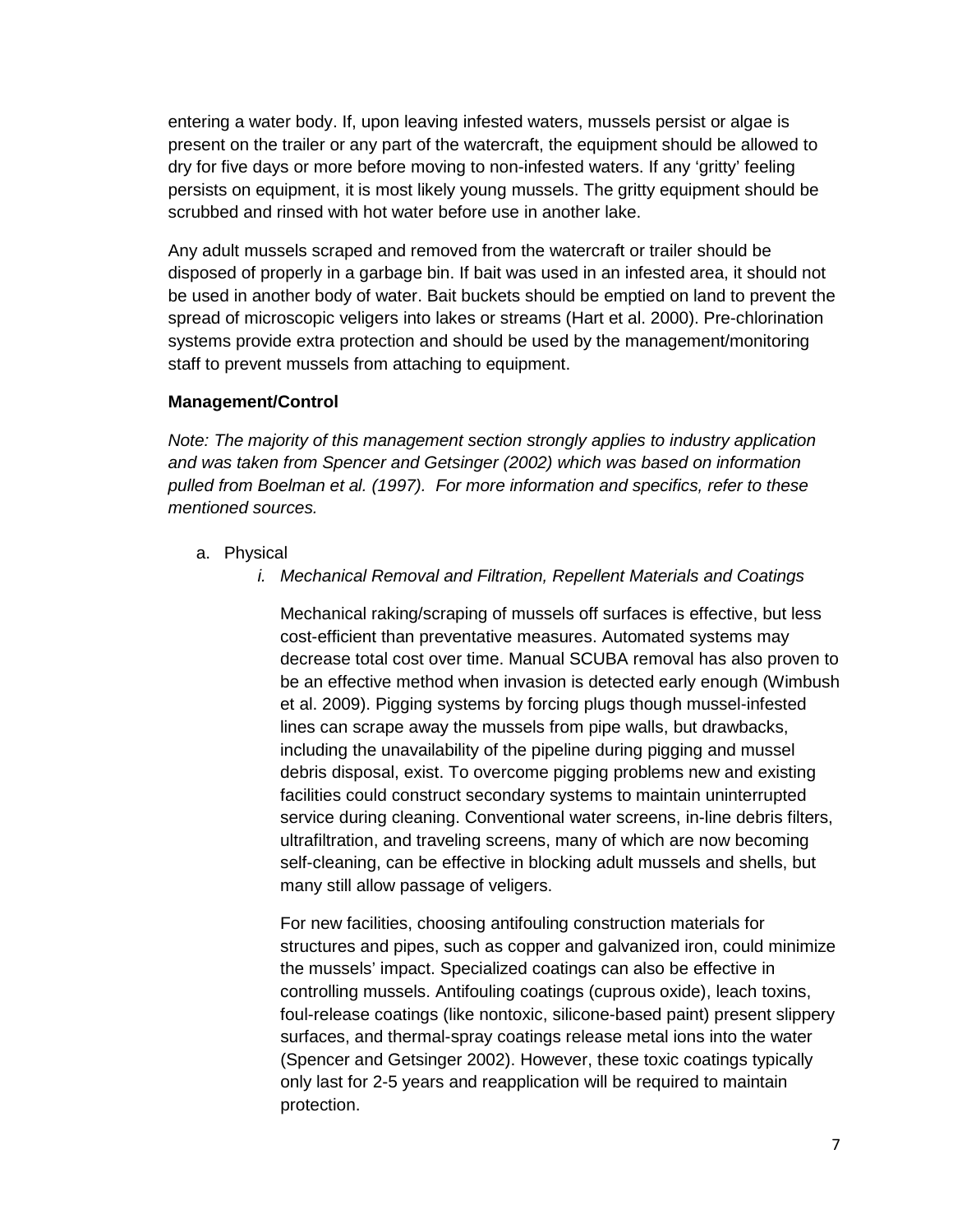## *ii. High Pressure Water Jet Cleaning, High-Velocity Flows, Carbon Dioxide Pellet Blasting*

Water jets with pressures of 3000 psi are recommended to remove zebra mussels (Claudi and Mackie 1994). Abrasives added to the water stream make this process more effective. The velocities of pipe flow could be increased periodically to help prevent blockage from mussels. Mussels avoid high-velocity flows and juveniles tend to settle in areas with flow rates less than 1.5m/sec (Spencer and Getsinger 2002).

Carbon dioxide pellet blasting is similar to sand blasting, but is preferred because sand only removes the zebra mussel's outer shell. Carbon dioxide pellet blasting removes more organic material and is less likely to damage surfaces (Spencer and Getsinger 2002).

#### *iii. Freezing or Desiccation, Thermal Treatment*

Mussels can be eradicated by exposing them to freezing or high temperatures. Clustered mussels are more tolerant to reduced air temperatures than individual mussels – 48 hours at -1.5°C or 2 hours at - 10°C will result in 100% mortality of clumps while just 15 hours at -1.5°C or under 2 hours at -10°C will result in 100% mortality of individuals. Mussels can also be controlled during the summer months at extended exposure times. Increases in humidity negatively impacts mortality rates. At high temperatures (25°C) and low humidity levels (5%), 100% mortality can be achieved; however, if humidity increases to high levels (95%), 100% mortality is expected after about 5 days. When heated water is used, a temperature above 32.5°C for more than five hours is lethal (Spencer and Getsinger 2002). For short-term exposure temperatures of >80**<sup>0</sup>** C for 5 seconds or at least >60**<sup>0</sup>** C for 10 seconds is required. Current 60**<sup>0</sup>**C treatments may not be 100% effective if applied for less than 10 seconds (Morse, 2009).

When considering freezing or thermal treatments, effective conditions will have some variation because the temperature tolerances of mussels is directly correlated to acclimation temperatures and immersion times. Smaller mussels also have greater thermal tolerances than larger mussels. Thermal treatments are cost-effective and efficient at zebra mussel control. Heat treatment is generally regarded as more environmentally safe than chemical treatment, but restrictions on the discharge of heated water need to be considered (Spencer and Getsinger 2002).

#### *iv. Reduced Pressure, Pulse Acoustics*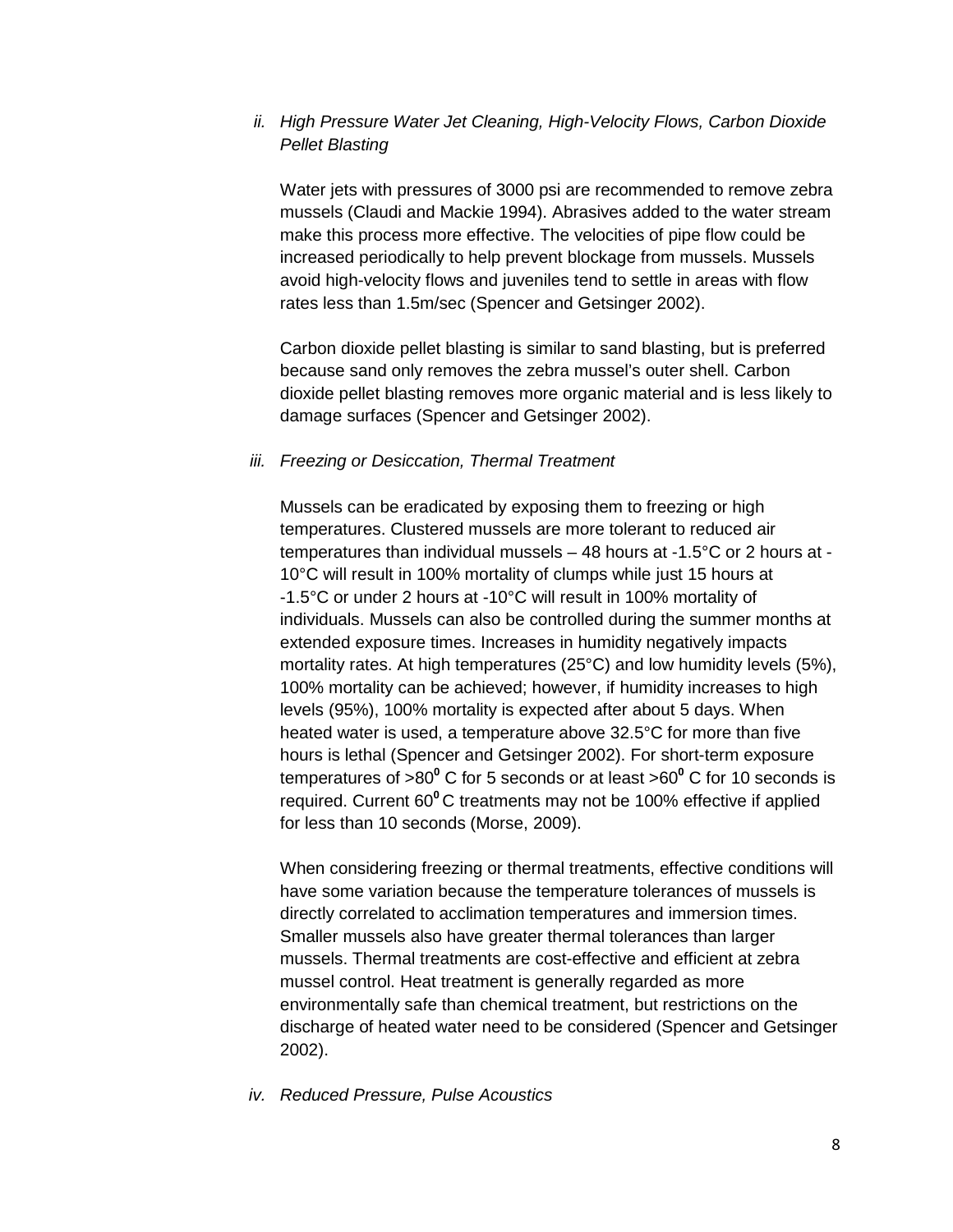When flow consists of raw untreated water, pressures of 14 to 15 psi in air or underwater will suffocate mussels due to reduced dissolved oxygen levels. Sound energy is also being developed as a means to control mussel populations; approaches in sound energy include cavitation, sound treatment, and vibration. Vibration amplitude needed for effectiveness increases with increasing frequencies (Spencer and Getsinger 2002).

## *v. Electric Fields, Low-Frequency Electromagnetism, Ultraviolet (UV) Light*

Electricity has been shown to affect mussel behavior. Direct and alternating currents have been shown to stun and affect the settlement of mussels. Extremely low-frequency electromagnetism exposure can also inhibit mussel establishment given its interference with the mussels' ability to acquire calcium. Low-frequency electromagnetism causes mussels to be unable to grow and develop, reproduce, and preform metabolic functions. UV lamps are another alternative that can be installed in intake bays or pipes to induce mortality of mussels. UV treatment also has additional water quality benefits and would not require discharge permitting. However, water with high suspended loads or turbidity reduces the effects of UV radiation (Spencer and Getsinger 2002).

## b. Chemical

*i. Oxygen Deprivation*

Oxygen scavenging chemicals such as sodium-meta-bisulfite and hydrogen sulfide gas can be added to water to deprive mussels of dissolved oxygen. Mussels can tolerate oxygen deprivation for 6 to 14 days depending on environmental temperatures. However, oxygen deprivation may increase corrosion (Spencer and Getsinger 2002). Benthic mats can also be used as a physical method to separate mussels from their oxygen supply. If placed early enough, these mats can also decrease veliger distribution.

#### *ii. Chemical Molluscicides*

Many chemicals kill mussels, but the suitability of the chemical depends on many factors including cost, practicality, byproducts, residual concentrations, and water quality impacts. Moderately successful molluscicides include chloramines, chlorine dioxide, ozone, hydrogen peroxide, potassium permanganate, pH adjustment, and inorganic salts (GISD 2009). Chlorination is the most widely used. It has economic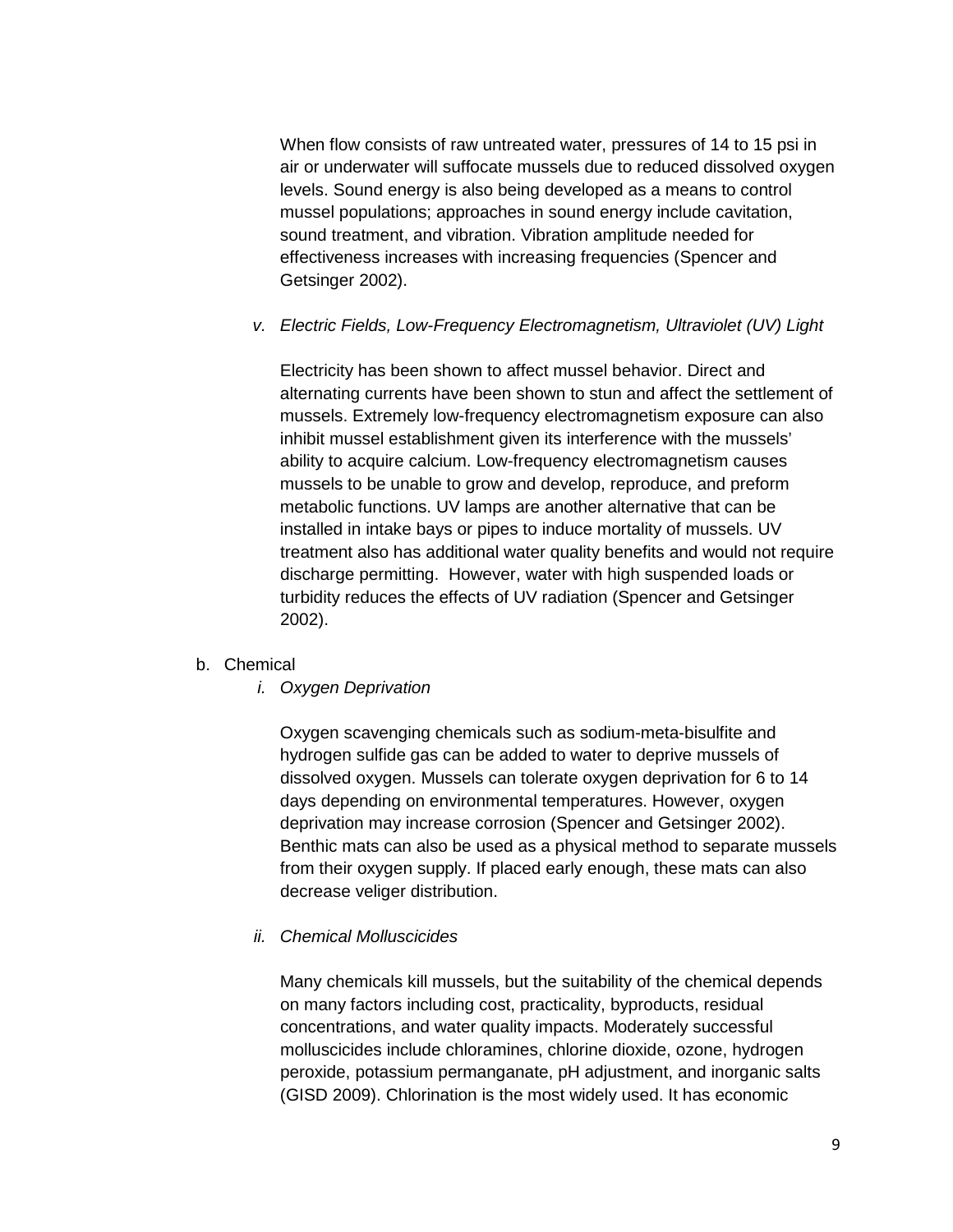feasibility, is easy to apply, and is highly effective. However, chlorination forms carcinogenic byproducts. Ozone can also be used as a control method and actually outcompetes chlorine in terms of contact time at comparable residual levels. Ozone treatments result in low pipe residuals and no downstream environmental impacts, but are expensive to purchase, maintain, and difficult to sustain treatment concentrations that result in 100% mortality of established adult populations. Another oxidizing chemical used for antifouling purposes is bromine (Spencer and Getsinger 2002). The effects and concentrations of bromine are very similar to chlorine. Commonly used oxidizing molluscicides can be found in Table 1 along with nonoxidizing and metallic molluscicides (Spencer and Getsinger 2002). For more information on molluscicides effectiveness and impacts on nontarget species, Waller et al. (1993), Claudie and Mackie (1994), EPRI (1993), and McMahon et al. (1994) can be referenced (Table 2). Table 3 provides toxicology data on nontarget species. A 3% solution of Sparquat  $256<sup>1</sup>$  will kill quagga veligers and mussels after 10 minutes of exposure (Britton and Dingman 2011) and would likely be effective against zebra mussels. Application in open water environments would kill pelagic veligers as well as benthic juveniles greatly increasing management efficiency, but further testing is needed before large-scale application can begin.

To overcome rejection and valve-closing responses seen by the mussels after exposure to toxic chemicals, edible microencapsulation of toxins have been used. Potassium chloride, the active ingredient, is not lethal to most organisms at low levels beside freshwater bivalves. Endocannabinoids, anandamide, and nine other functionally similar compounds have also been tested for their non-toxic interference in mussel byssal attachment (Angarano 2009, GISD 2009).

<sup>1</sup>Sparquat 256 is not included in the toxicology tables, additional information is available at: http://www.fs.usda.gov/Internet/FSE\_DOCUMENTS/fsbdev3\_014795.pdf

#### c. Biological

#### *i. Selectively Toxic Microbes*

Certain soil and water microbes could be selectively lethal to *Dreissena* when applied at artificially high water densities. One *Pseudomonas fluorescens* bacterial strain CL0145A has been shown to be selectively lethal to *Dreissena*; research is currently being conducted to test for its effectiveness (GISD 2010). Zequanox<sup>2</sup>, a toxin using *P. fluorescens,* has recently been approved for open water use by the EPA, and has shown potential for containment. Zequanox is classified as a reduced-risk aquatic biopesticide and can be applied in a matter of hours with basic equipment. Unlike with traditional chemical treatments, mussels do not close in the presence of Zequanox allowing for greater exposure.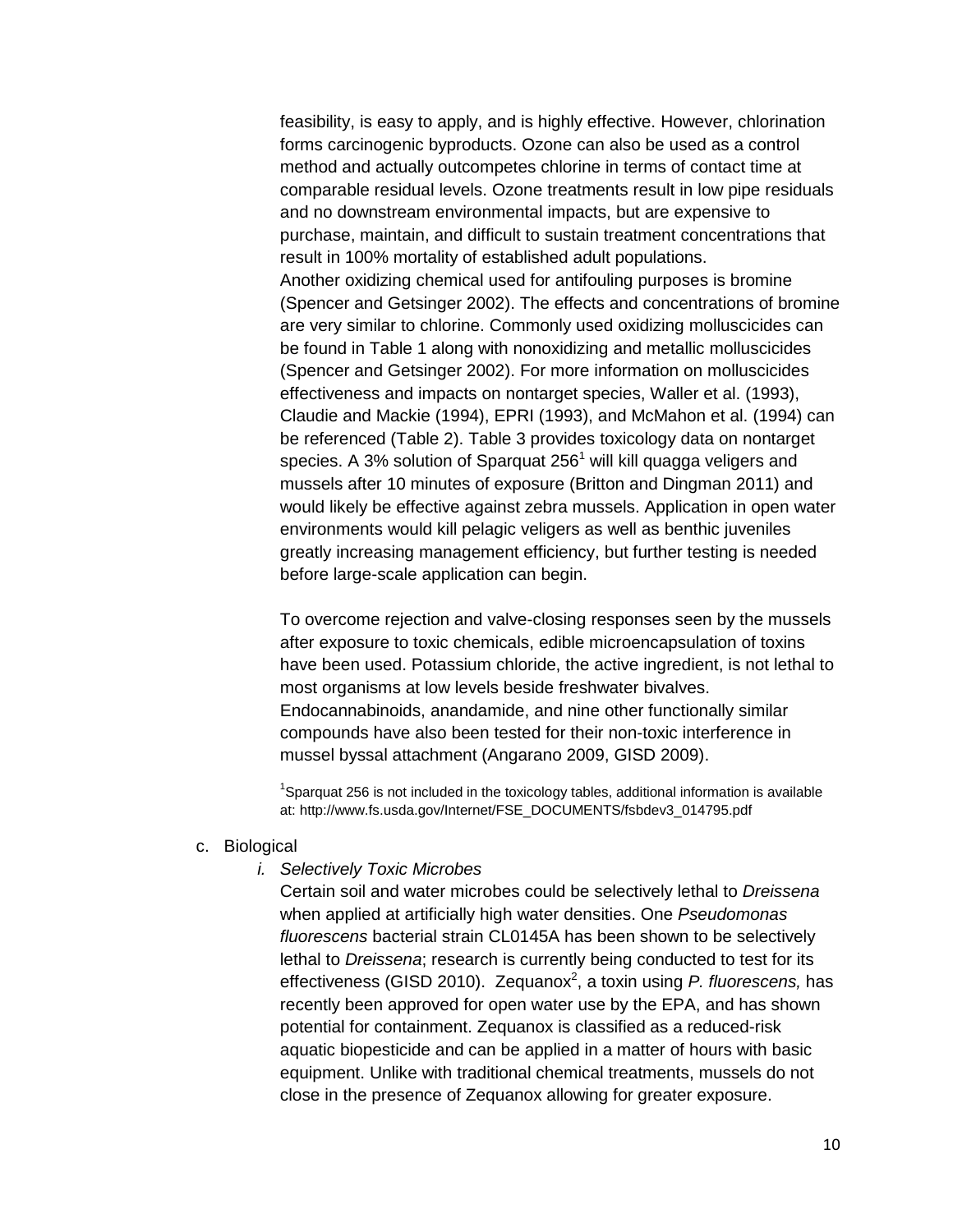Unfortunately, Zequanox is not a silver bullet. Although it is effective against all life stages of both zebra and quagga mussels, it is not 100% (> 90%) effective and the high cost makes large scale application, such as whole lake treatments, unreasonable at this point. However, for industrial applications, Zequanox could provide adequate protection without the need for expensive retrofitting.

Early research examining the detrimental effects of algal blooms on veliger and adult mussel viability is also being conducted in Donna Kashian's lab at Wayne State University.

 $2^2$ More information on Zequanox is available on Marrone Bio's website: https://marronebioinnovations.com/molluscicide/zequanox/

#### ii. Natural Enemies

The high recruitment rate of *Dreissena* populations makes it difficult for natural enemies to control them. Even in their native water bodies, natural predators don't seem to keep the mussel densities low enough to avoid ecological or industrial problems (Spencer and Getsinger 2002). In coastal wetlands, large-molluscivores, including common carp, freshwater drum, and channel catfish, can limit mussel numbers. Other known predators include roach, eel, sturgeon, diving ducks, crayfish, and muskrats (GISD 2009). The sponge *Eunapius fragilis* has been observed colonizing and killing zebra mussels in the southern basin of Lake Michigan (Early and Glonek 1999). Sponge colonization forces the mussels to close, resulting in energy deprivation and eventually death. Although promising mussel control by *Eunapius fragilis* will require more research. The effects and viability of *Eunapius fragilis* in northern waters is unknown and must be evaluated before moving forward.

A combination of treatments will often produce the best results; specific combinations should be tailored to each location, as environment and biological factors are often site specific. Fortunately, many zebra mussel treatments work on quagga mussels and quagga mussel treatments on zebra mussels allowing for simultaneous treatments in most cases. Combing and coordinating efforts with other states within the Great Lakes Basin should be considered as well. A cohesive, multistate effort has potential to achieve better management than any one state alone.

## **Future Directions for Michigan and the Zebra and Quagga Mussel Management**

Once established, it becomes very difficult to eliminate zebra and quagga mussels. Therefore, preventing the spread of zebra and quagga mussels needs to be the goal of management efforts. Since recreational and commercial vessels are the most common modes of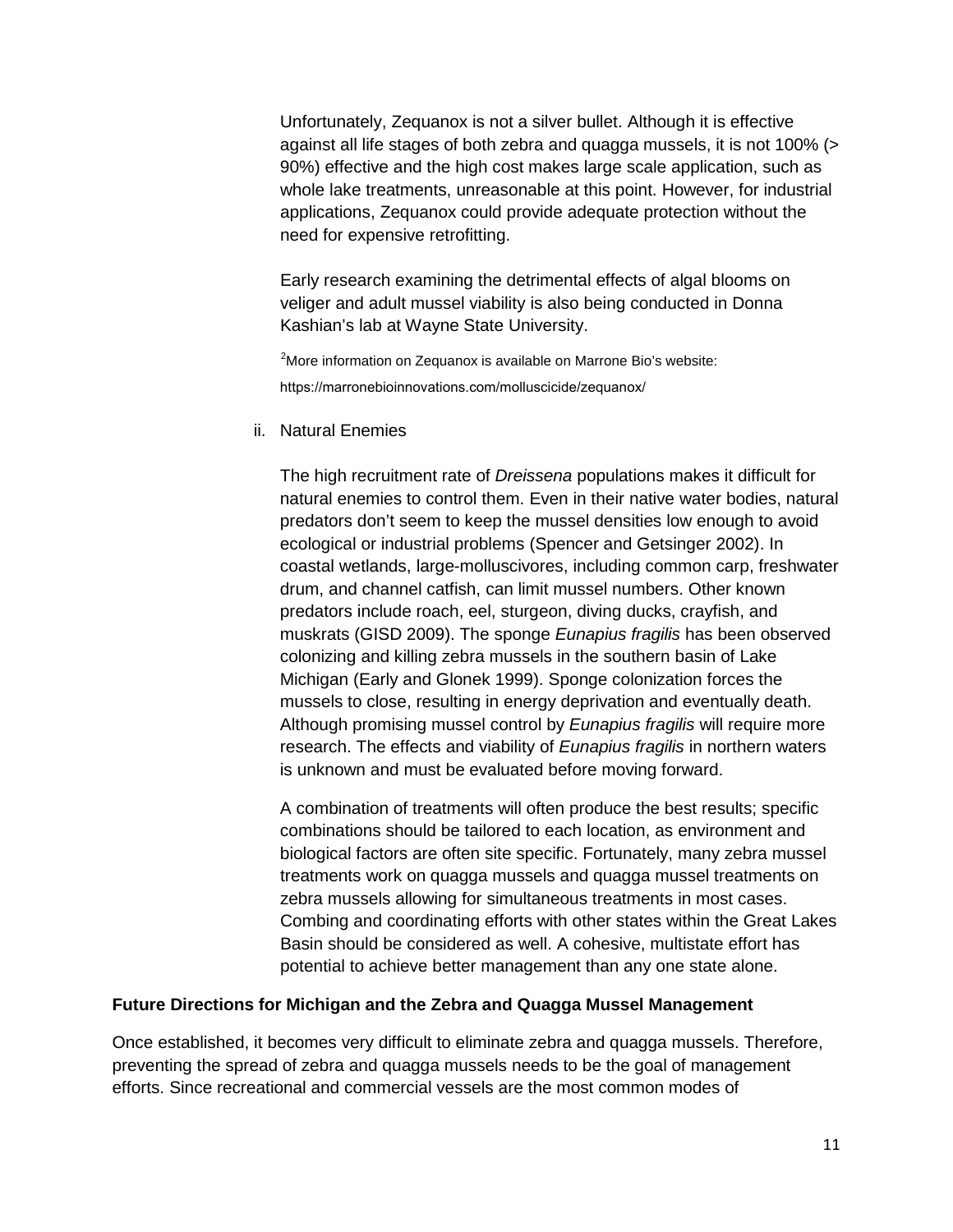transportation, these pathways need to be closely examined. More stringent regulations and more severe legal penalties may encourage recreational users to make cleaning their boats a priority. Posting signs at public assess sites along infested waters would also remind recreational users that they are using an infested water body and to be cautious about taking invasive species with them when they leave. Campaigns, such as Stop Aquatic Hitchhikers!, already work to raise awareness and change behaviors; the simple message - clean, drain, dry, everywhere, every time – can help contain mussels and many other invasive species. Education can also help lake users and associations identify and report zebra and quagga mussels. As for existing populations, managing their spread is the best course of action. Although populations may be reduced, or in the case of new small scale invasions eliminated, it is unlikely that current management techniques will be able to permanently remove zebra and quagga mussels from all infested water bodies.

It is imperative that government agencies reach out to private citizens and lake associations to develop an easily accessible reporting system; government agencies cannot adequately monitor Michigan's waters alone and volunteers are the most cost effective alternative. Industrial solutions are adequate for keeping mussel populations and fouling in check if used correctly, but constant monitoring and treatment results in high costs.

Management and development costs vary significantly based on the level of infestation and size of the affected area. For small scale infestations, plan development costs as little as \$10,000, but for infestations similar to those in Michigan, development of a zebra/quagga mussel management plan will likely cost closer to \$100,000 and implementation of the plan will likely be in the millions. To compare, costs of development and specific components of plans in other states can be found in the "Quagga-Zebra Mussel Action Plan for Western U.S. Waters (QZAP). These plans may be helpful when developing budgets for zebra/quagga mussel management here in Michigan. A full copy of the QZAP plan is publicly available at online at: [\(http://anstaskforce.gov /QZAP/QZAP\\_FINAL\\_Feb2010.pdf\)](http://anstaskforce.gov/QZAP/QZAP_FINAL_Feb2010.pdf). Although the full details of the plan are beyond the scope of this document, estimated costs for zebra/quagga mussel management in the Western United States via QZAP is \$31,140,000 annually with each approved QZAP state receiving \$967,742 per year and QZAP states still developing their plans receiving \$60,000 per year.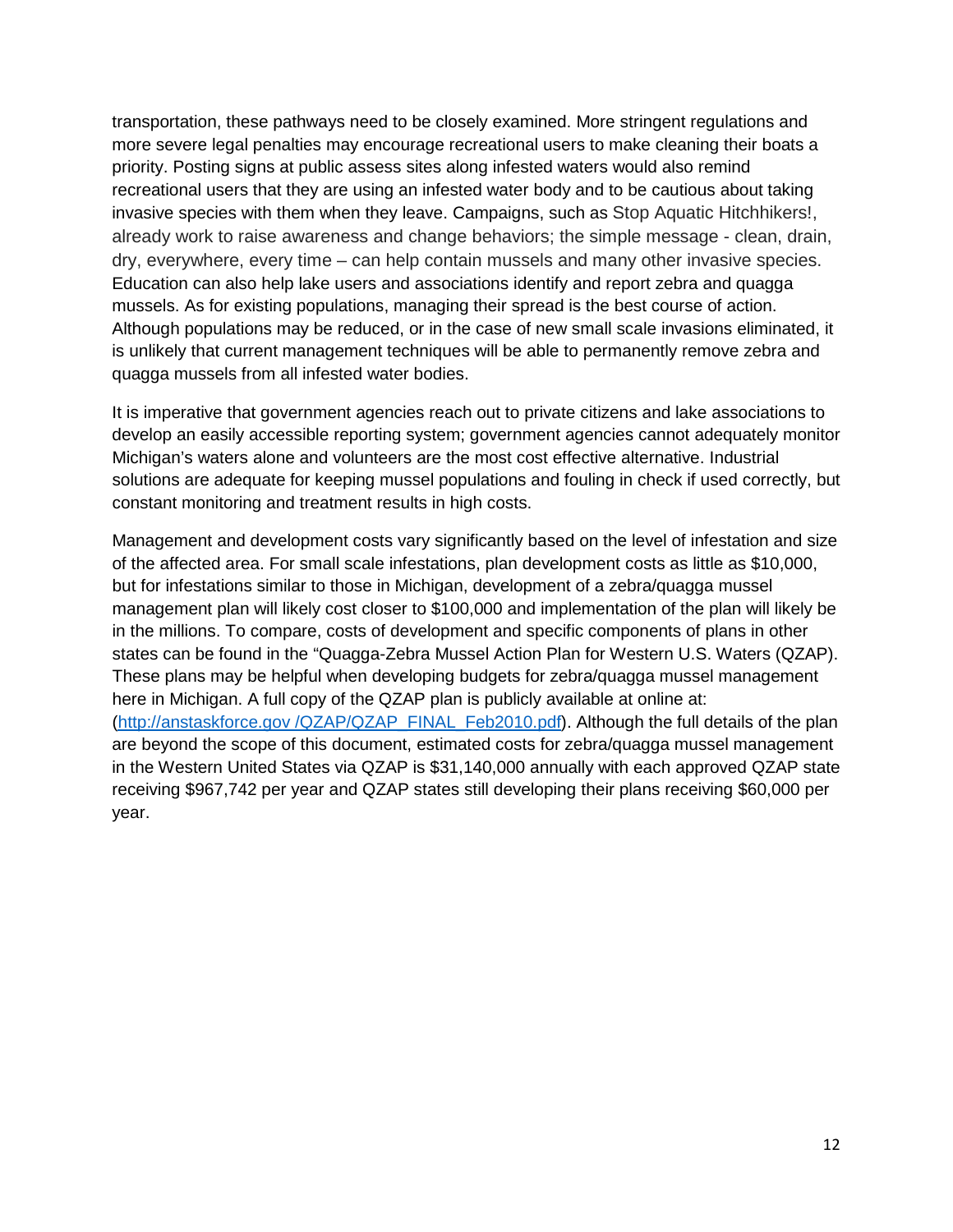

Figure 1. Distribution of zebra mussels in the United States (Benson et al. 2014a). Accessed July 29, 2014.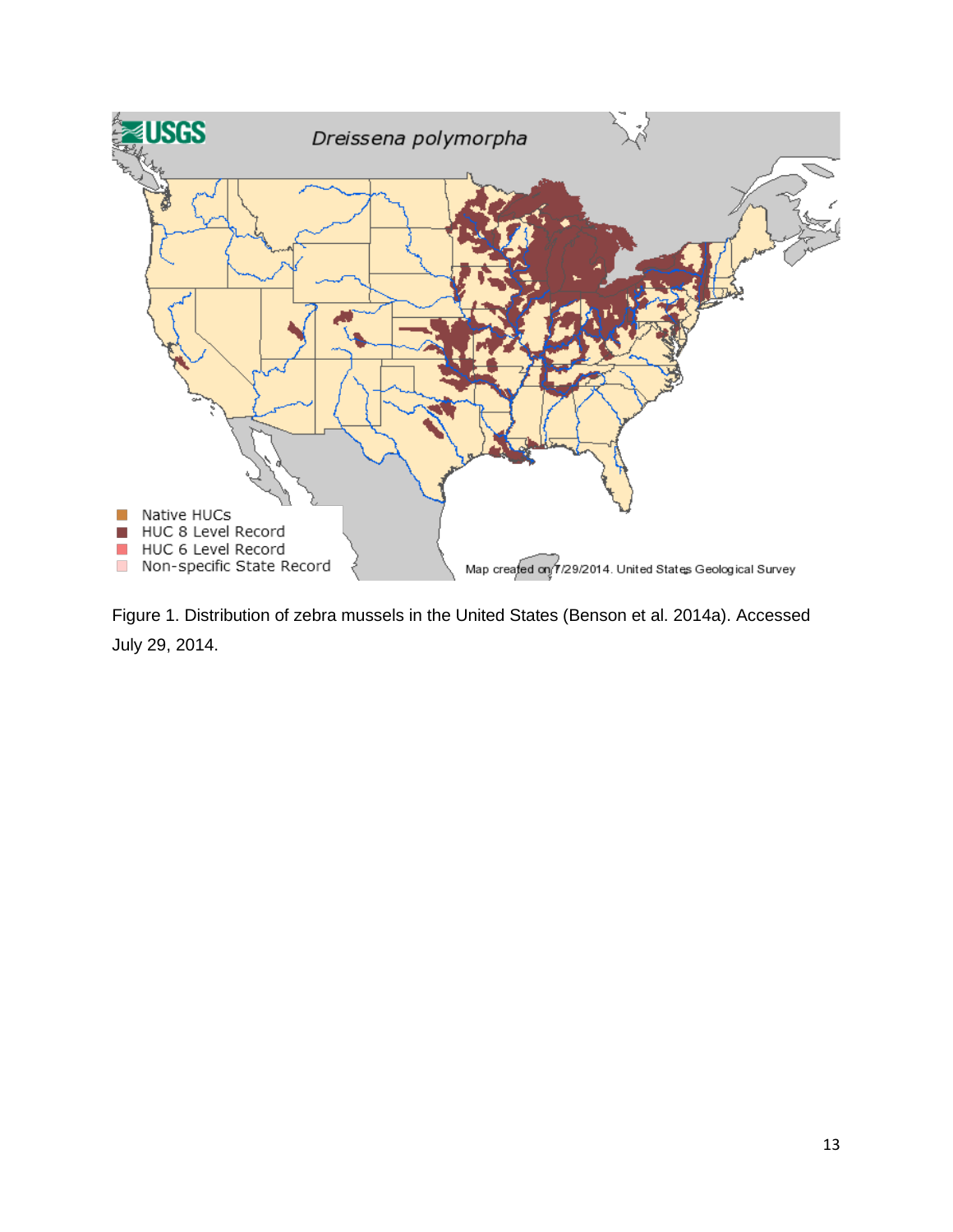

Michigan Counties with Zebra and Quagga Mussel Detections

Figure 2. Number of unique coordinate location points within Michigan counties at which zebra and quagga mussels were detected. This data is according to the United States Geological Survey (USGS), Midwest Invasive Species Information Network (MISIN, accessed May 22, 2014) and Biodiversity Information Serving Our Nation (BISON, accessed June 13, 2014) databases.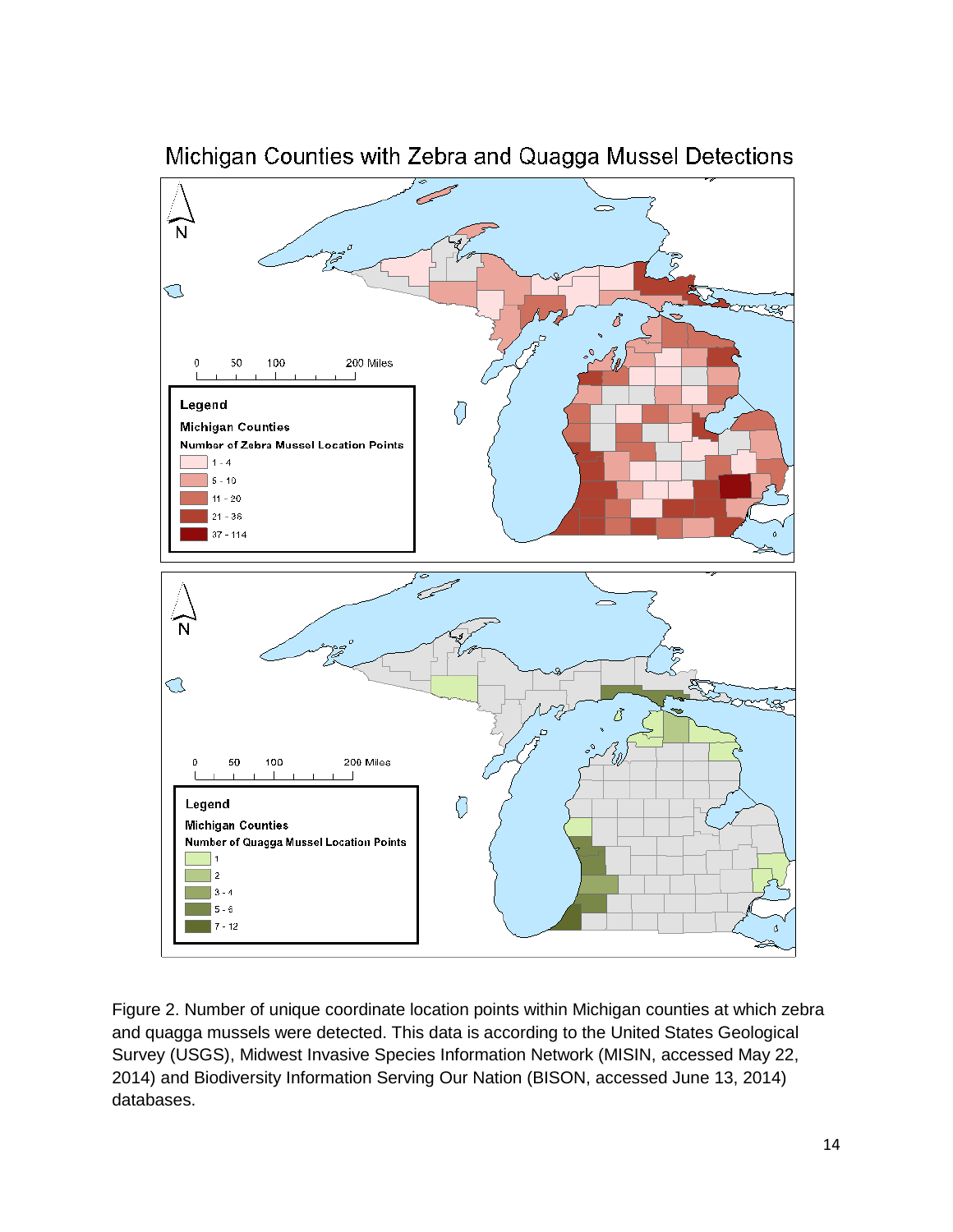Table 1. An overview of chemical control methods and their effectiveness (Spencer and Getsinger 2002). Accessed March 31, 2014. Online at

*The link provided is no longer valid. This online document was revised 11/6/2017.*

| <b>TREATMENT METHOD</b>     | <b>APPLICATION OF MOLLUSCICIDE</b>   | <b>EFFECTIVENESS</b>      |
|-----------------------------|--------------------------------------|---------------------------|
|                             | <b>Oxidizing Molluscicides</b>       |                           |
| Chlorination (adults)       | 0.5 ppm for 7 days                   | 75% kill                  |
|                             | 0.3 ppm for 14 - 21 days             | >95% kill                 |
| Chlorination (adults)       | 2-ppm continuous                     | 90% kill                  |
| Chlorine dioxide            | 0.5 ppm for 24 hours                 | 100% veliger kill         |
| Chloramine                  | 1.2 ppm for 24 hours                 | 100% veliger kill         |
| Ozone                       | 1.5 ppm continuous                   | Prevents settlement       |
| Cyanuric acid               | 2,000 ppm for 17 days                | 50% kill                  |
|                             | <b>Nonoxidizing Molluscicides</b>    |                           |
| Dichloro-2' nitro-4'        | 0.05 ppm for 24 hours                | 70% kill                  |
| salicylanilide              | 0.1 ppm for 24 hours                 | 100% kill                 |
| N-triphenyl-                | 0.5 ppm for 24 hours                 | 70% kill                  |
| methylmorpholine            | 0.9 ppm for 24 hours                 | 100% kill                 |
|                             |                                      |                           |
| Poly [oxyethylene-          | 0.3 ppm for 826 hour                 | 100% kill                 |
| (dimethyliminio)-           | 1.2 ppm for 313 hours                | 100% kill                 |
| ethylene                    | 4.8 ppm for 197 hours                | 100% kill                 |
| (dimethyliminio)            |                                      |                           |
| ethylene dichloride]        |                                      |                           |
| 2 - (thiocyanomethylthio)   | 0.15 ppm for 758 hours               | 100% kill                 |
| benzothiazole               | 0.6 ppm for 313 hours                | 100% kill                 |
|                             | 1.2 ppm for 260 hours                | 100% kill                 |
| Dimethylbenzyl ammonium     | 1.95 ppm for 12 hours at 11°C        | 100% kill after 48 hours  |
| chloride and                |                                      | 100% kill after 48 hours  |
| Dodecylguanidine            | 1.95 ppm for 14 hours at 14°C        | 100% kill after 24 hours. |
|                             | 1.95 ppm for 6 hours at 20°C         |                           |
| hydrochloride               | 1.95 ppm for 14 hours at 20°C        | 100% kill after 48 hours  |
| Didecyl dimethyl            | 1.0 ppm for 24 hours                 | 100% kill                 |
| ammonium                    |                                      |                           |
| chloride                    |                                      | 100% kill after 144       |
| Akyldimethylbenzyl          | 10.0 ppm for 48 hours                |                           |
| ammonium chloride and       | 20.0 ppm for 48 hours                | hours                     |
| Akyldimethylethylbenzyl     |                                      | 100% kill after 72 hours  |
| Ammonium chloride           |                                      |                           |
| Endod (plant extract)       | 15 ppm continuous                    | 100% kill                 |
| 1, 1', - (methyliminio) bis | 0.75 ppm for 1295 hours at 20°C      | 100% kill SL* < 11mm      |
| (3-chloro-2-propanol),      | 2.25 ppm for 346 hours at 20°C       | 100% kill SL* < 11mm      |
| polymer with N,N,N',N'-     | 0.75 ppm for 1295 hours              | 100% kill SL* < 14mm      |
| tetramethyl-1,              | 2.25 ppm for 633 hours               | 100% kill SL* < 14mm      |
| 2-ethanediamine and         |                                      |                           |
| potassium ion               |                                      | $SL^*$ = Shell Length     |
|                             | <b>Metallic Molluscicides</b>        |                           |
| Potassium ions -            |                                      |                           |
| <b>KH2 PO4</b>              | 160 - 640 ppm continuous             | 100% kill                 |
| KOH                         | $>10$ ppm                            | 100% veliger kill         |
| KCL.                        | 50 ppm for 48 hours                  | 100% kill                 |
| Tri-butyl tinoxide          | Surface coatings reapplied every 1 - | High success              |
|                             | 2 years                              |                           |
| Copper ions                 | 5 ppm for 24 hours                   | 100% kill                 |
| Silver ions                 | 5 ppm for 24 hours                   | 72% kill                  |
| Mercury ions                | 5 ppm for 24 hours                   | 57% kill                  |
| Zinc ions                   | 5 ppm for 24 hours                   | 5% kill                   |
| Lead ions                   | 5 ppm for 24 hours                   | 0% kill                   |
| Copper sulfate              | 100 ppm for 5 hours at 22.5°C        | 40% kill                  |
|                             | 300 ppm for 5 hours at 22.5°C.       | 55% kill                  |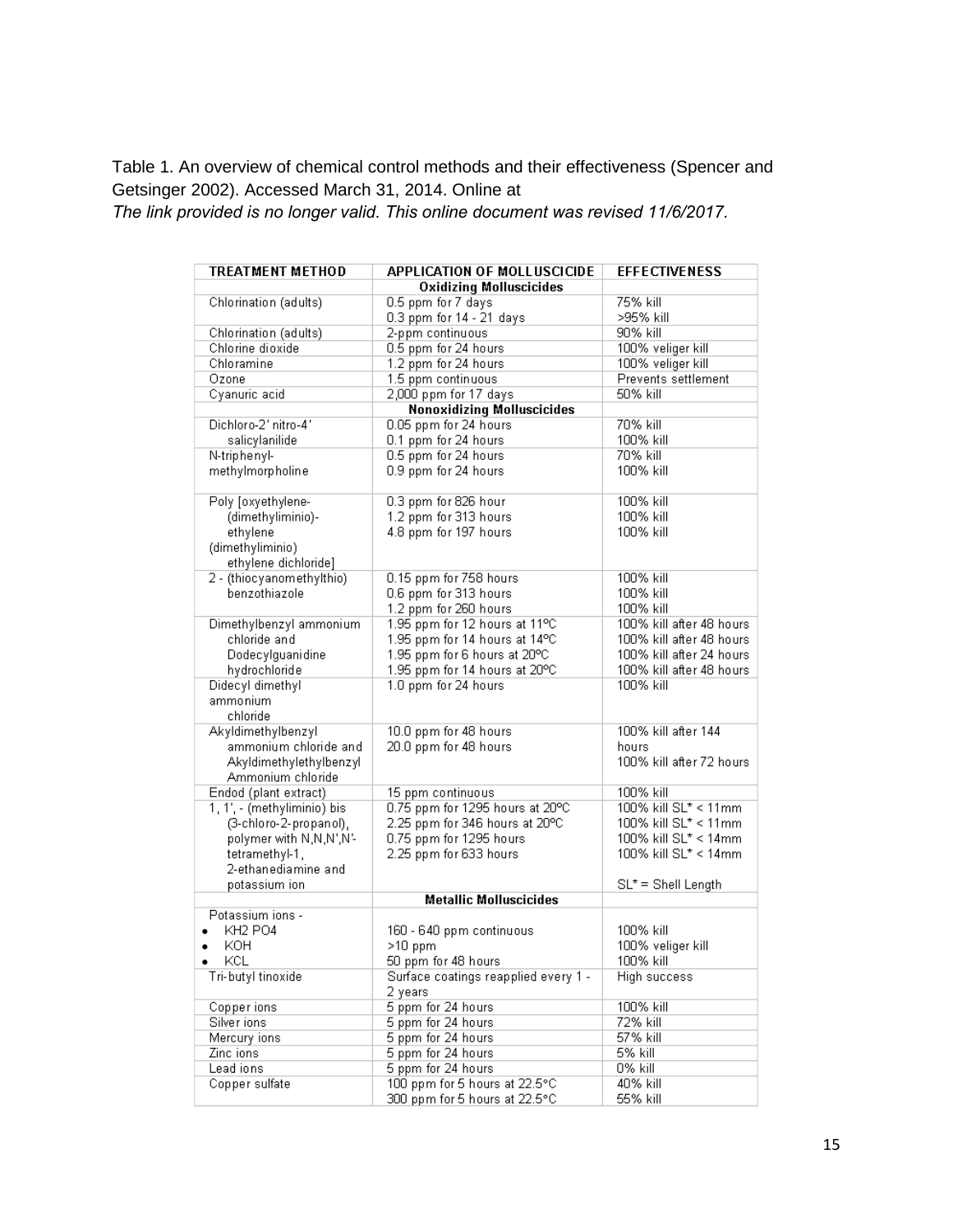Table 2. A guide to further information on various molluscicides (Spencer and Getsinger 2002). Accessed March 31, 2014. Online at

*The link provided is no longer valid. This online document was revised 11/6/2017.*

| <b>Chemical</b><br><b>Biocide/Molluscicide</b> | <b>Waller et</b><br>al. 1993 | Claudi and<br>Mackie 1994 | <b>EPRI</b><br>1993 | McMahon<br>et al. 1994 |
|------------------------------------------------|------------------------------|---------------------------|---------------------|------------------------|
| I. Oxidizing Biocides                          |                              |                           |                     |                        |
| Chlorine                                       |                              | X                         | X                   | x                      |
| Chlorine dioxide                               |                              | X                         |                     | X                      |
| Chloramine                                     |                              | X                         |                     | X                      |
| <b>Bromine</b>                                 |                              | X                         |                     |                        |
| Ozone                                          |                              | X                         | X                   | X                      |
| Sodium hypochlorite                            |                              | $\frac{x}{x}$             |                     |                        |
| Hydrogen peroxide                              |                              |                           | X                   |                        |
| Potassium permanganate                         | x                            | X                         |                     | X                      |
| II. Nonoxidizing                               |                              |                           |                     |                        |
| <b>Biocides/Molluscicides</b>                  |                              |                           |                     |                        |
| Ammonium nitrate                               |                              | X                         |                     |                        |
| Potassium salts                                | X                            | X                         |                     | x                      |
| Clamtrol CT-1                                  | X                            | X                         | X                   | x                      |
| Clamtrol CT-4                                  | X                            |                           |                     |                        |
| Calgon H130 M                                  | X                            | X                         | Х                   | X                      |
| <b>Bulab 6002</b>                              | X                            | x                         | X                   | X                      |
| <b>Bulab 6009</b>                              | x                            |                           |                     | X                      |
| Baluscide                                      |                              |                           |                     | X                      |
| Macrotrol 7326                                 |                              |                           | X                   | X                      |
| Mexel 432*                                     |                              |                           |                     |                        |
| Actibrom 1338                                  | X                            | X                         | x                   |                        |
| <b>TFM</b>                                     |                              |                           |                     |                        |
| III. Metallic Molluscicides                    |                              |                           |                     |                        |
| Copper sulfate                                 | X                            |                           |                     | X                      |
| Potassium chloride                             | X                            | X                         |                     | X                      |
| Potassium hydroxide                            |                              |                           |                     | X                      |
| Copper ions                                    |                              |                           |                     | X                      |
| Silver ions                                    |                              |                           |                     | X                      |
|                                                |                              |                           |                     |                        |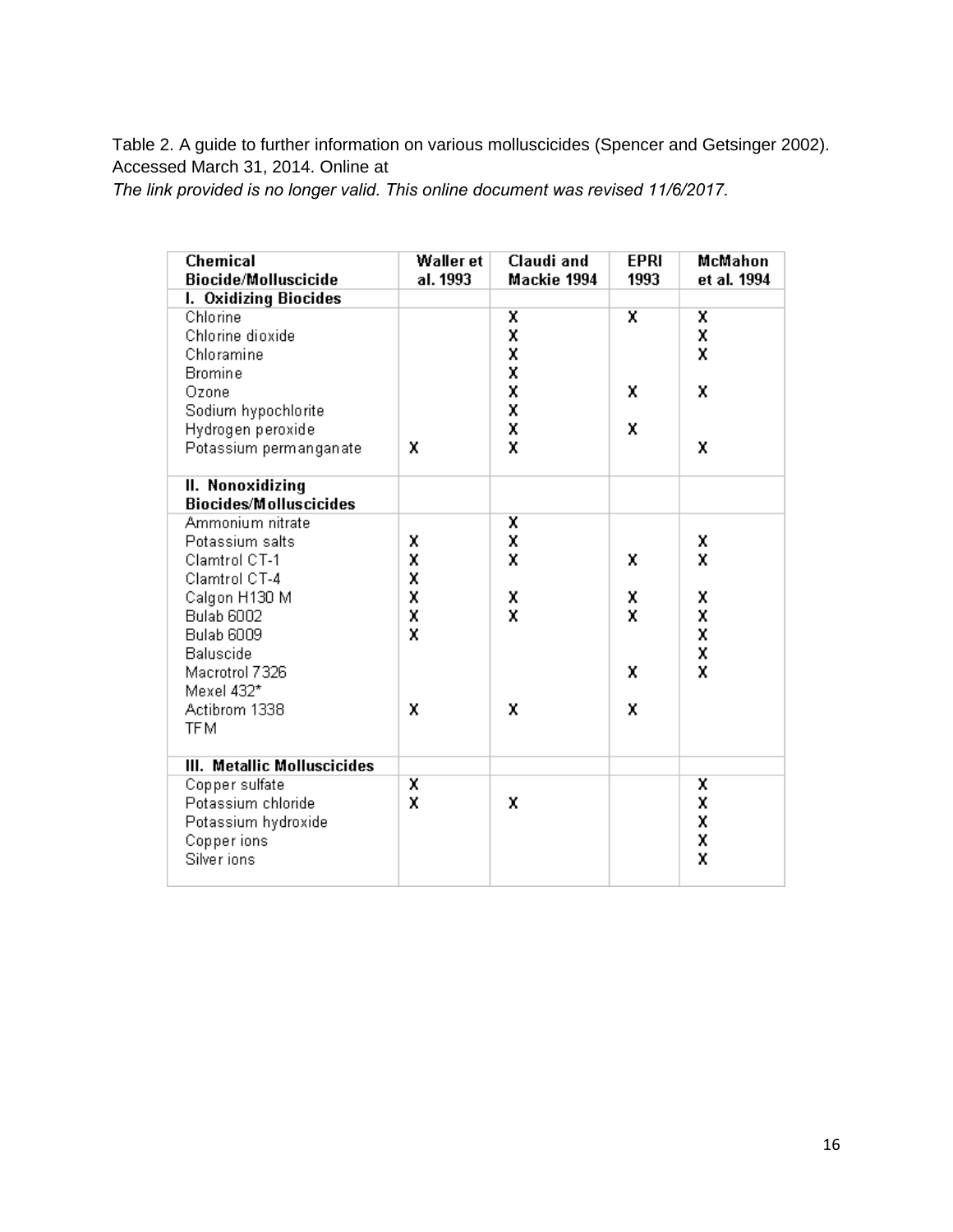# Table 3. Mussel chemical treatments and their toxicology data on nontarget species (Spencer and Getsinger 2002). Accessed March 31, 2014. Online at

*The link provided is no longer valid. This online document was revised 11/6/2017.*

| ACTI-BROM<br>1338                | Rainbow Trout<br>96hr Static<br>LC50 >1000<br>mg/L                              | Bluegill Sunfish<br>96hr Static<br>LC50 >1000<br>mg/L                |                                                                         |                                                                             |
|----------------------------------|---------------------------------------------------------------------------------|----------------------------------------------------------------------|-------------------------------------------------------------------------|-----------------------------------------------------------------------------|
| <b>Bulab 6002</b>                | Rainbow Trout<br>96hr LC50<br>0.047 mg/L                                        | <b>Bluegill Sunfish</b><br>96hr LC50<br>$0.21$ mg/L                  | Daphnia magna<br>48hr LC50<br>$0.37$ mg/L                               | Fathead<br>Minnow<br>96hr LC50<br>$0.26$ mg/L                               |
| <b>Bulab 6009</b>                | Rainbow Trout<br>96hr LC50<br>0.117 mg/L                                        | Fathead Minnow<br>96hr LC50<br>0.037 mg/L                            | Daphnia magna<br>96hr LC50<br>$0.07$ mg/L                               |                                                                             |
| Calgon H-130                     | Rainbow Trout<br>96hr LC50<br>$1.1 \text{ ma/L}$                                | Coho Salmon<br>96hr LC50<br>1.0 mg/L                                 | Bluegill Sunfish<br>96hr LC50<br>0.32 - 0.59 mg/L                       | Daphnia magna<br>48hr LC50<br>0.094 mg/L                                    |
| Chlorine                         | Vertebrate<br>0.040 LC50                                                        | Non-target<br>Invertebrate<br>0.017 LC50<br>Daphnids                 |                                                                         |                                                                             |
| CLAM-TROL<br>CT-1                | Rainbow Trout<br>Flow-Through<br>96hr LC50<br>8.1 mg/L                          | Fathead Minnow<br>Flow-Through<br>96hr LC50<br>2.9 mg/L              | Daphnia magna<br>Flow-Through<br>48hr LC50<br>0.2 mg/L                  | Ceriodaphnia<br>Flow-Through<br>48hr LC50<br>$0.14$ mg/L                    |
| CLAM-TROL<br>$CT - 2$            | Rainbow Trout<br>Flow-Through<br>96hr LC50<br>2 mg/L                            | Fathead Minnow<br>Flow-Through<br>96hr LC50<br>$0.72$ mg/L           | Daphnia magna<br>Flow-Through<br>48hr LC50<br>0.04 mg/L                 | Mysid Shrimp<br>Flow-Through<br>96hr LC50<br>$0.16$ mg/L                    |
| CLAM-TROL<br>$CT - 3$            | Rainbow Trout<br>Flow-Through<br>96hr LC50<br>10 mg/L                           | Fathead Minnow<br>Flow-Through<br>96hr LC50<br>4 ma/L                | Daphnia magna<br>Flow-Through<br>48hr LC50<br>$0.2$ mg/L                | Mysid Shrimp<br>Flow-Through<br>96hr LC50<br>$0.8$ mg/L                     |
| <b>EVAC</b>                      | Largemouth Bass<br>Static<br>96hr LC50<br>$0.1 - 0.3$ mg/L<br>Diamine salt      | Bluegill Sunfish<br><b>Static</b><br>48hr LC50<br>$0.8 \text{ mg/L}$ | Redear Sunfish<br>Static<br>96hr LC50<br>0.1 - 0.2 mg/L<br>Diamine salt | Golden Shiner<br>Flow Through<br>120hr LC50<br>$0.37$ mg/L                  |
| Macro Tech<br>Copper nitrate     | <b>Striped Bass</b><br>96hr LC50<br>53 - 55 hardness<br>$4,000 - 4,300$<br>mg/L | Largemouth Bass<br>96hr LC50<br>100 hardness<br>6,970 mg/L           | White Perch<br>96hr LC50<br>53 hardness<br>6,200 mg/L                   |                                                                             |
| Macro Tech<br>Copper<br>chloride | Cutthroat Trout<br>96hr LC50<br>18 - 205 hardness<br>11.0 mg/L                  | Rainbow Trout<br>96hr LC50<br>42 - 194 hardness<br>11.0 mg/L         | Bluegill Sunfish<br>96hr LC50<br>43 hardness<br>11.0 mg/L               |                                                                             |
| MEXEL                            | Rainbow Trout<br>96hr LC50<br>11.0 mg/L                                         | Fathead Minnow<br>96hr LC50<br>8.06 mg/L                             | Fathead<br>Minnow<br>80 minutes<br>LC50<br>2.8 mg/L                     | Daphnia magna<br>80 minutes<br>LC50<br>3.0 mg/L                             |
| <b>NALCO</b><br>Macrotrol        | Rainbow Trout<br>Static acute<br>96hr LC50<br>1.25 mg/L                         | Bluegill Sunfish<br>Static acute<br>96hr LC50<br>$0.42$ ma/L         | Grass Shrimp<br>Static acute<br>96hr LC50<br>2.81 mg/L                  |                                                                             |
| Potassium                        | Rainbow Trout<br>No observed<br>effect at level<br>100 mg/L                     | Fathead Minnow<br>No observed<br>effect at level<br>100 mg/L         | Daphnia magna<br>No observed<br>effect at level<br>100 mg/L             | Anodonta<br>imbecillus<br>Without<br>sediment<br>LC50 76 mg/L               |
| Sodium<br>Hypochlorite           | Rainbow Trout<br>48hr LC50<br>$0.07$ mg/L                                       | Fathead Minnow<br>96hr LC50<br>.5.9 mg/L                             |                                                                         |                                                                             |
| Sodium<br>Bromide                | Fathead Minnow<br>96hr Static<br>LC50 16,479<br>ma/L                            | Poecilia reticulata<br>96hr Static<br>LC50 225 mg/L                  | Daphnia magna<br>48hr Static<br>LC50 7,900<br>mg/L                      |                                                                             |
| Veligon                          | Rainbow Trout<br>96hr LC50<br>$0.37$ mg/L                                       | Bluegill Sunfish<br>96hr LC50<br>$0.82 - 1.3$ mg/L                   | Daphnia magna<br>Clear water<br>48hr LC50<br>0.99 mg/L                  | Daphnia magna<br>in 50ppm claγ<br>suspension<br>48hr LC50<br>1.2 - 2.5 mg/L |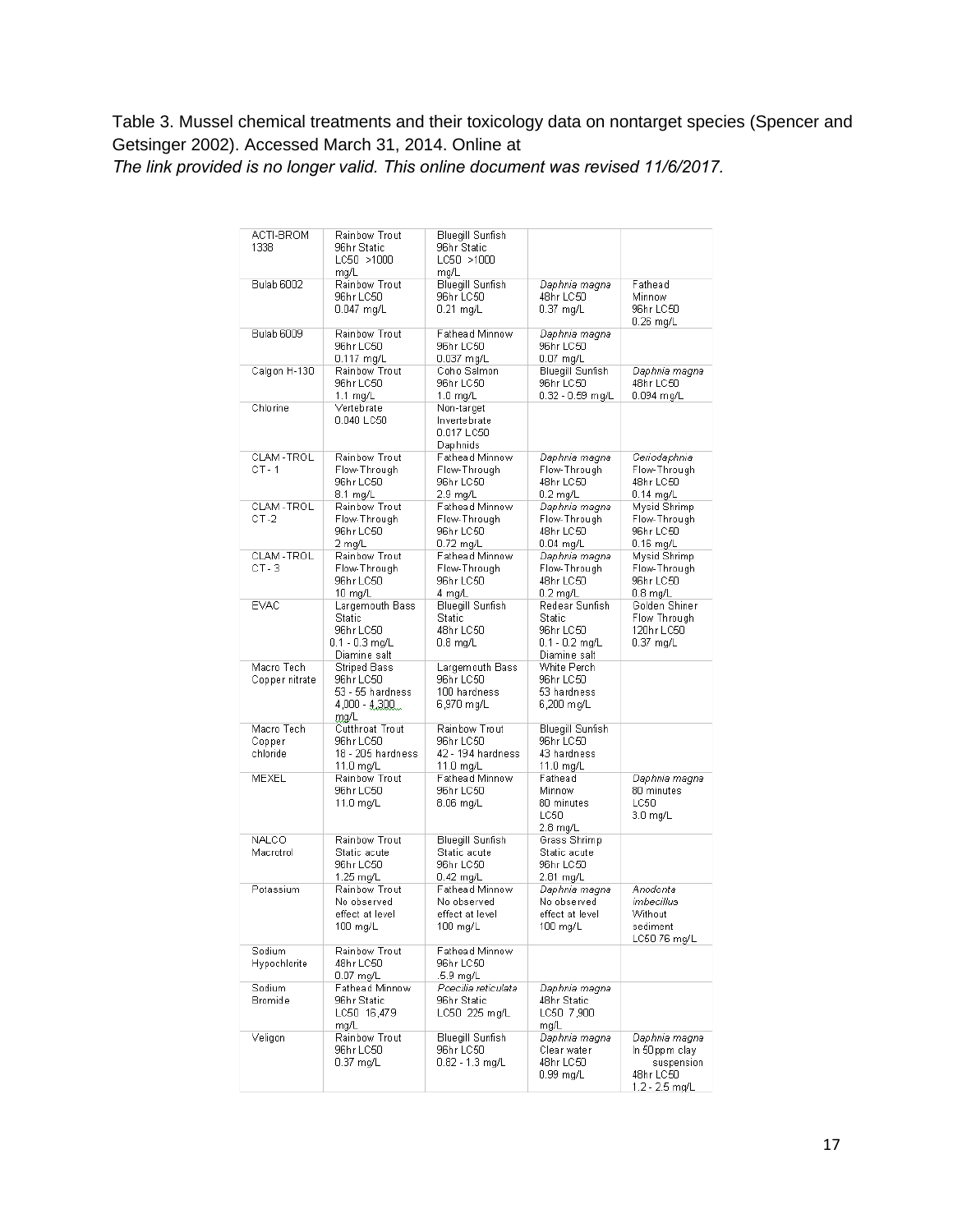#### **Literature citied**

Angarano, M. B., R. F. McMahon, and J. A. Schetz. 2009. Cannabinoids inhibit zebra mussel (*Dreissena polymorpha*) byssal attachment: a potentially green antifouling technology. Biofouling 25:127-138.

Benson, A. J., D. Raikow, J. Larson, and A. Fusaro. 2014 (a). *Dreissena polymorpha*. USGS Nonindigenous Aquatic Species Database, Gainesville, FL. http://nas.er.usgs.gov/queries/FactSheet.aspx?speciesID=5 Revision Date: 6/6/2012

Benson, A. J., M. M. Richerson, E. Maynard, J. Larson, and A. Fusaro. 2014 (b). *Dreissena rostriformis bugensis*. USGS Nonindigenous Aquatic Species Database, Gainesville, FL. http://nas.er.usgs.gov/queries/factsheet.aspx?speciesid=95 Revision Date: 6/28/2012.

Bially, A. and H. J. MacIsaac. 2000. Fouling mussels (*Dreissena* spp.) colonize soft sediments in Lake Erie and facilitate benthic invertebrates. Freshwater Biology 43:85-97.

Boelman, S.F., F.M. Neilson, E.A. Dardeau, and T. Cross. 1997. Zebra mussel (*Dreissena polymorpha*) control handbook for facility operators, first edition. Miscellaneous Paper EL-97-1, U.S. Army Engineer Waterways Experiment Station, Vicksburg, MS.

Britton, D. and S. Dingman.(2011). Use of quaternary ammonium to control the spread of aquatic invasive species by wildland fire equipment. Aquatic Invasions 6: 169–173.

Bruner, K.A., S.W. Fisher, and P.F. Landrum. 1994. The role of the zebra mussel, Dreissena polymorpha, in contaminant cycling: II. Zebra mussel contaminant accumulation from algae and suspended particles, and transfer to the benthic invertebrate, Gammarus fasciatus. Journal of Great Lakes Research 20:735-750.

Claudi, R. and G.L. Mackie. 1994. Practical Manual for Zebra Mussel Monitoring and Control. Lewis Publishers, CRC Press, Boca Raton, FL. 227 pp.

Claxton, W.T., A.B. Wilson, G.L. Mackie, and E.G. Boulding. 1998. A genetic and morphological comparison of shallow- and deep-water populations of the introduced dreissenid bivalve Dreissena bugensis. Canadian Journal of Zoology 76(7):1269-1276.

Culver, C.S., S.L. Drill, M.R. Myers, and V.T. Borel. 2009. Early detection monitoring manual for quagga and zebra mussels. California Sea Grant Extension Program, University of California cooperative Extension, California Sea Grant College Program, University of California, San Diego, CA.

Early, T.A. and T. Glonek. 1999. Zebra mussel destruction by a Lake Michigan sponge: populations in vivo  $P^{31}$  Nuclear Magnetic Resonance, and Phospholipid profiling. Environmental Science and Technology. 33(12): 1957-1962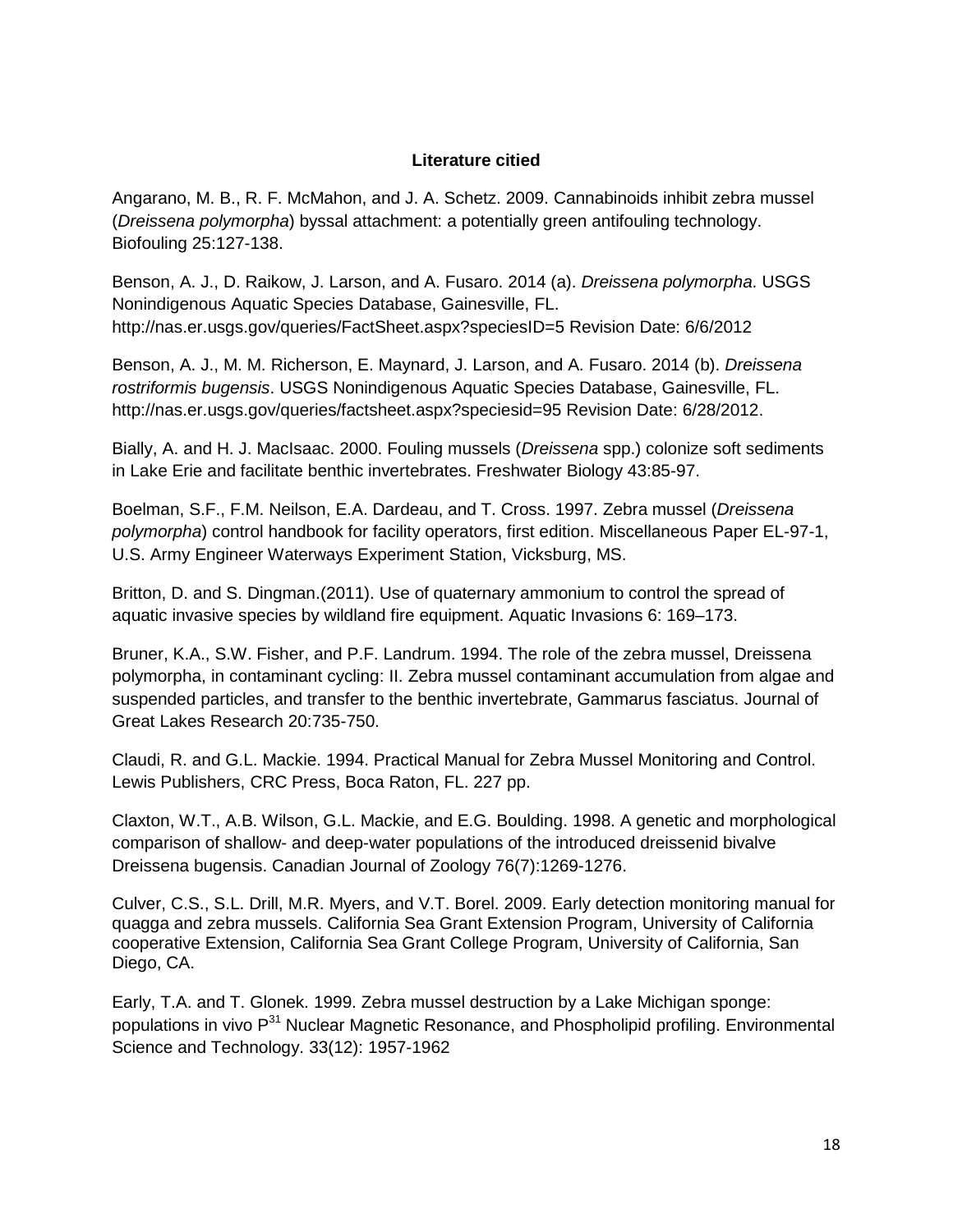EPRI (Electric Power Research Institute). 1993. Hazard identification of commercially available biocides to control zebra mussels and Asiatic clams. TR-103175, Syracuse Research Corporation, Syracuse, NY.

GISD (Global Invasive Species Database). 2009. *Dreissena polymorpha*. Online at http://www.issg.org/database/species/ecology.asp?si=50.

GISD (Global Invasive Species Database). 2010. *Dreissena bugensis*. Online at http://www.issg.org/database/species/ecology.asp?si=918&fr=1&sts=sss&lang=EN

Hart, S., M. Klepinger, H. Wandell, D. Garling, and L. Wolfson. 2000. Integrated Pest Management for Nuisance Exotics in Michigan Inland Lakes. Michigan State University Extension. https://www.michigan.gov/documents/invasives/egle-great-lakes-aquatics-IPMmanual\_708904\_7.pdf.

Holland, R.E. 1993. Changes in planktonic diatoms and water transparency in Hatchery Bay, Bass Island Area, Western Lake Erie since the establishment of the zebra mussel. Journal of Great Lakes Research 19:617-624.

MacIsaac, H. J. 1994. Comparative growth and survival of *Dreissena polymorpha* and *Dreissena bugensis*, exotic molluscs introduced to the Great Lakes. Journal of Great Lakes Research 20:783-790.

Marsden, J.E., A.P. Spidle, and B. May. 1996. Review of genetic studies of *Dreissena* spp. American Zoology 36:259-270.

May, B. and J.E. Marsden. 1992. Genetic identification and implications of another invasive species of dreissenid mussel in the Great Lakes. Canadian Journal of Fisheries and Aquatic Science 49:1501-1506.

McMahon, R. F., Ussery, T. A., and M. Clarke. 1994. Review of zebra mussel control methods, Technical Note ZMR-2-14. Zebra Mussel Research Program, U.S. Army Engineer Waterways Experiment Station, Vicksburg, MS.

Mills, E. L., G. Rosenberg, A. P. Spidle, M. Ludyanskiy, Y. Pligin, and B. May. 1996. A review of the biology and ecology of the quagga mussel (Dreissena bugensis), a second species of freshwater Dreissenid introduced to North America. Amer. Zool. 36:271-286.

Morse, J.T. 2009. Assessing the effects of application time and temperature on the efficacy of hot-water sprays to mitigate fouling by *Dreissena polymorpha* (Zebra mussels Pallas). Biofouling: The Journal of Bioadhesion and Biofilm Research. 25(7): 605-610.

Raikow, D.F. 2002. How the feeding ecology of native and exotic mussels affects freshwater ecosystems, Doctoral Dissertation, Michigan State University.

Roditi, H.A., N.S. Fisher, and S.A. Sanudo-Wilhelmy. 2000. Uptake of dissolved organic carbon and trace elements by zebra mussels. Nature 407:78-80.